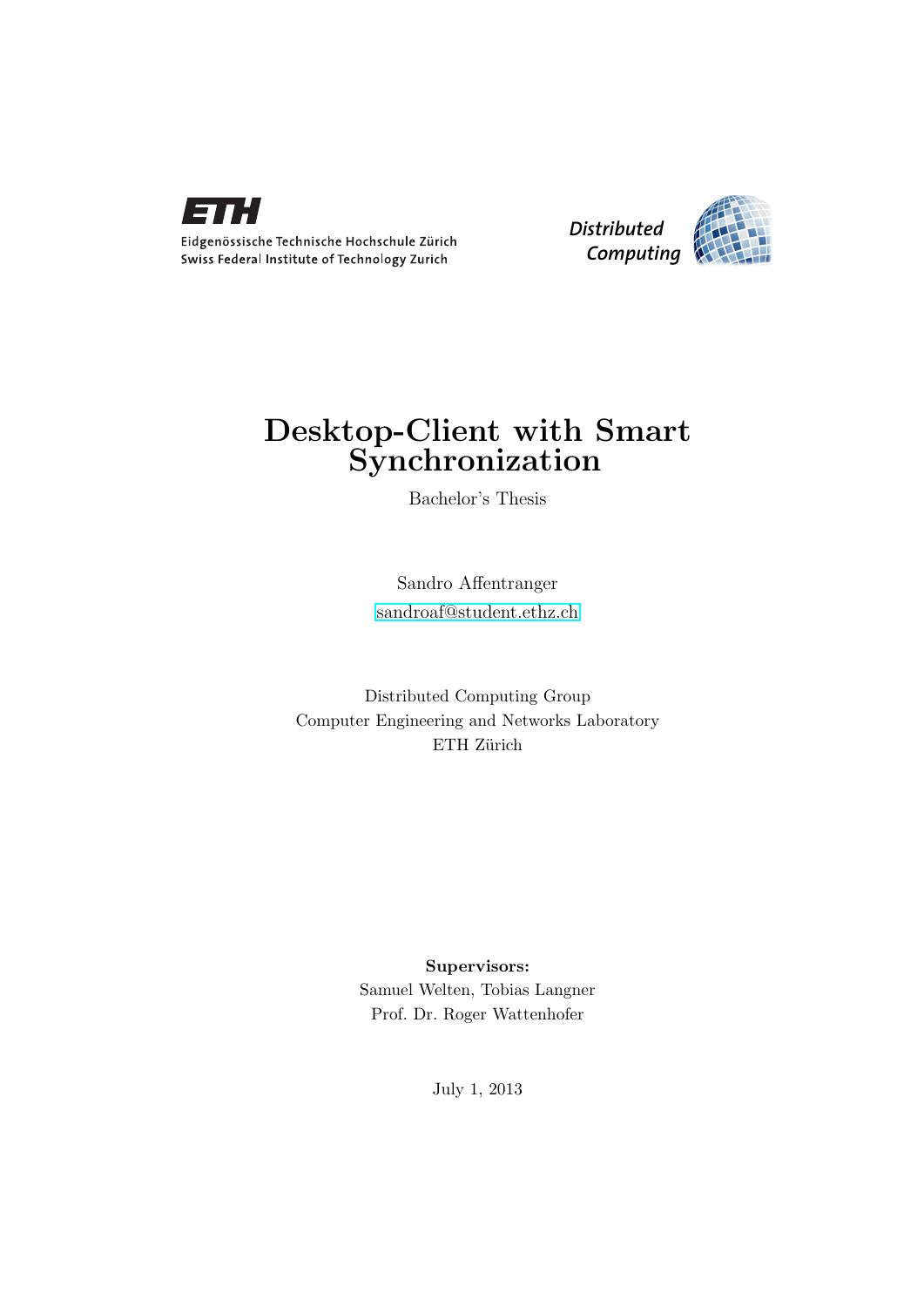## Acknowledgements

<span id="page-1-0"></span>There are many people who supported me while I have worked on this thesis. Unfortunately I cannot thank all of them here.

First of all I want to thank my supervisors Samuel Welten and Tobias Langner for their support. During our weekly meetings they gave me useful feedback and helped me with their knowledge if I was stuck.

I also want to thank Dr. Roger Wattenhofer for giving me the chance to make my bachelor's thesis at the Distributed Computing Group and working on this unique and interesting project.

Furthermore I also want to thank my roommate. Our usually rather long discussions during our morning coffee gave me often yet another view on problems.

And last but not least I want to say thank you to my girlfriend. Her moral support was very important for me, especially during the more stressful phases.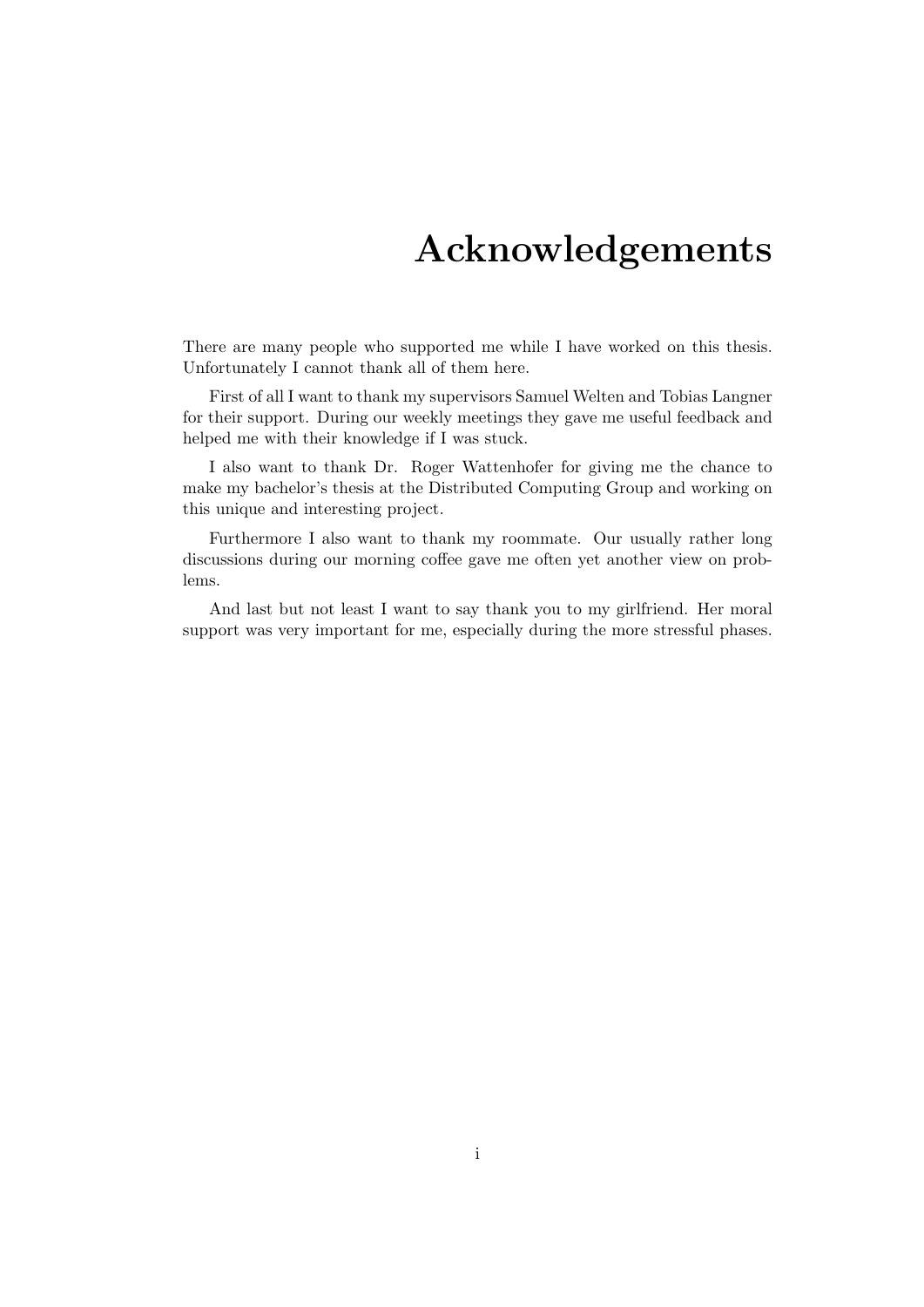## Abstract

<span id="page-2-0"></span>Nowadays people use their smartphones for listening to music on their way. Unfortunately most smartphones do not have enough memory to store a whole music collection on them. The user has to decide which songs he wants to have on his phone and which ones not. If he buys new albums or his music taste changes over time, he has to synchronize his smartphone once again.

This thesis shows how to develop an extension for *jukefox*, a smart music player, which enables the music synchronization between the desktop jukefox version also developed during this thesis and the android application. The extension allows the user to browse his whole music collection on the smartphone, mark songs to add or to delete and synchronize them without being connected to the computer where the music is stored.

In addition a smart synchronization mode was implemented which analyzes the music listening behavior of the user in order to automate the synchronization process. It takes into account which songs were listened often and finds similar songs in the music collection of the user which are not yet on the phone. It regards also songs which were not listened at all. Afterwards it makes suggestions to the user who can then either accept or discard them.

Keywords: jukefox, android, desktop jukefox application, music synchronization, smart synchronization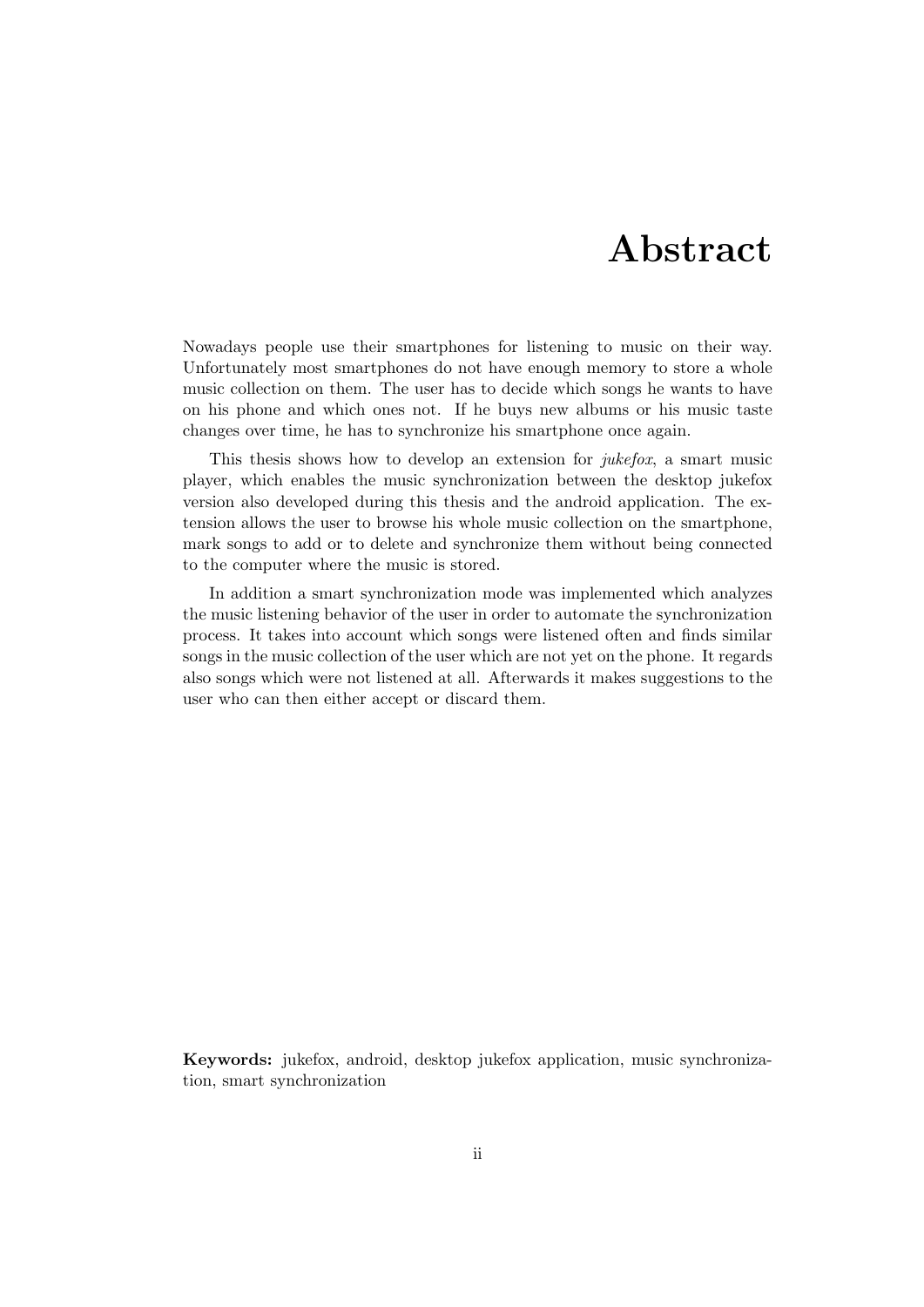## **Contents**

| Acknowledgements |                |                |                                                                          |                         |  |  |  |  |
|------------------|----------------|----------------|--------------------------------------------------------------------------|-------------------------|--|--|--|--|
|                  | Abstract       | ii             |                                                                          |                         |  |  |  |  |
| $\mathbf{1}$     |                | Introduction   |                                                                          | $\mathbf{1}$            |  |  |  |  |
|                  | 1.1            | Motivation     |                                                                          | $\mathbf{1}$            |  |  |  |  |
|                  | 1.2            |                |                                                                          | $\overline{2}$          |  |  |  |  |
|                  | 1.3            | Goals          |                                                                          | 3                       |  |  |  |  |
| $\overline{2}$   |                | <b>Jukefox</b> |                                                                          | $\overline{\mathbf{4}}$ |  |  |  |  |
|                  | 2.1            |                |                                                                          | $\overline{4}$          |  |  |  |  |
|                  | 2.2            |                |                                                                          | $\overline{4}$          |  |  |  |  |
|                  | 2.3            |                |                                                                          | $\overline{5}$          |  |  |  |  |
|                  | 2.4            |                |                                                                          | $\overline{5}$          |  |  |  |  |
| 3                | Implementation |                |                                                                          |                         |  |  |  |  |
|                  | 3.1            |                |                                                                          | $\overline{7}$          |  |  |  |  |
|                  |                | 3.1.1          | Establishing a Connection between Server and Client                      | $\overline{7}$          |  |  |  |  |
|                  |                | 3.1.2          | Communication between Server and Client $\ldots \ldots \ldots$           | 8                       |  |  |  |  |
|                  | 3.2            |                |                                                                          | 10                      |  |  |  |  |
|                  |                | 3.2.1          |                                                                          | 10                      |  |  |  |  |
|                  |                | 3.2.2          | Server Synchronization Manager                                           | 12                      |  |  |  |  |
|                  | 3.3            |                |                                                                          | 12                      |  |  |  |  |
|                  |                | 3.3.1          | Synchronization User Interface                                           | 13                      |  |  |  |  |
|                  |                | 3.3.2          | External Synchronization Manager<br>$\ldots \ldots \ldots \ldots \ldots$ | 13                      |  |  |  |  |
|                  | 3.4            | 14             |                                                                          |                         |  |  |  |  |
|                  |                | 3.4.1          |                                                                          | 15                      |  |  |  |  |
|                  |                | 3.4.2          | Client-side synchronization $\ldots \ldots \ldots \ldots \ldots \ldots$  | 15                      |  |  |  |  |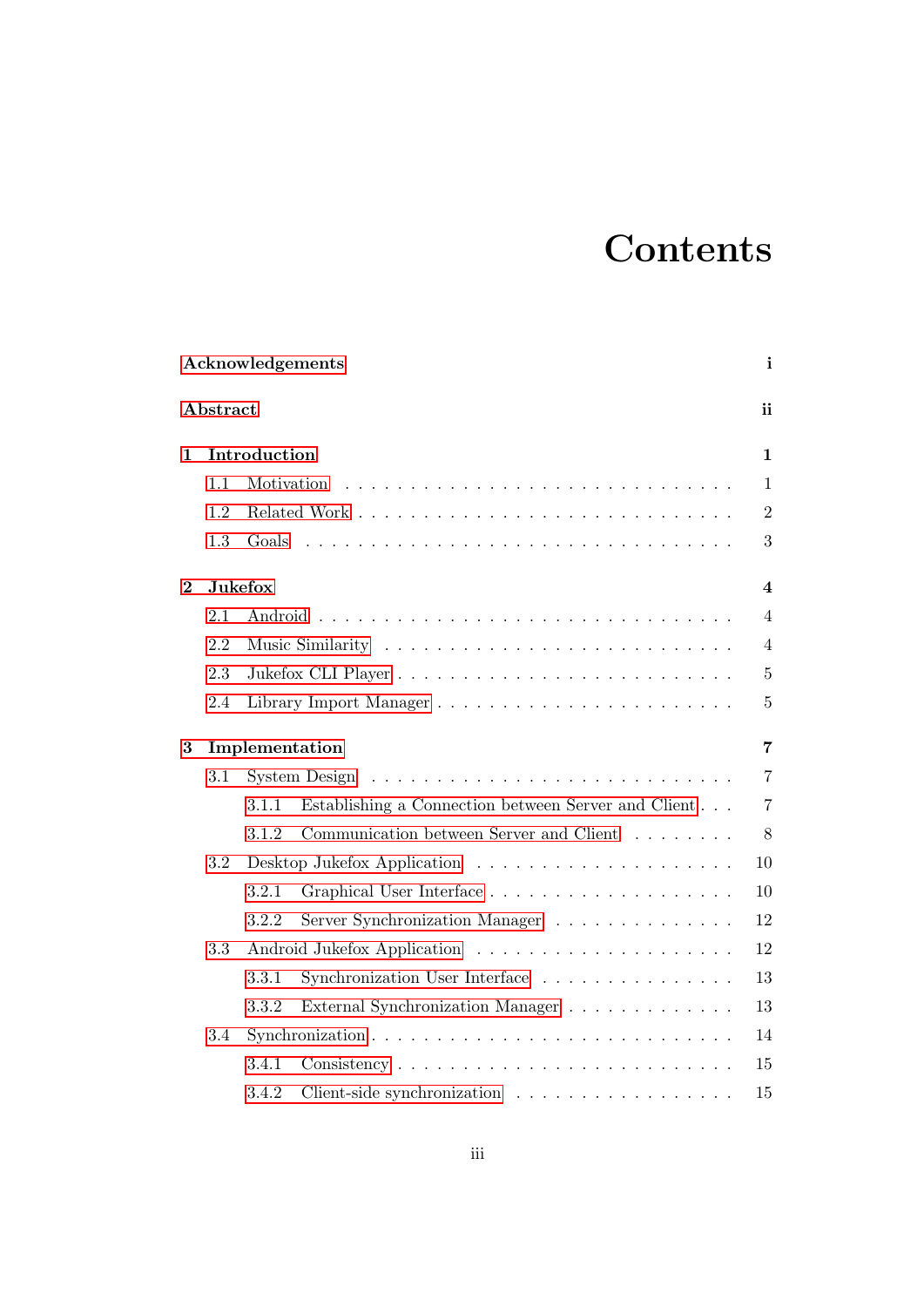|   |            |                        | 3.4.3 Server-side synchronization 17                 |           |  |  |
|---|------------|------------------------|------------------------------------------------------|-----------|--|--|
|   | 3.5        |                        |                                                      | 17        |  |  |
|   |            | 3.5.1                  | Smart Synchronization Manager                        | 18        |  |  |
|   |            | 3.5.2                  | How to determine the Amount of Changes $\dots \dots$ | 19        |  |  |
|   |            |                        |                                                      |           |  |  |
| 4 |            | <b>Future Work</b>     |                                                      | 20        |  |  |
|   | 4.1        |                        |                                                      | <b>20</b> |  |  |
|   | 4.2        |                        |                                                      | 21        |  |  |
|   |            | 5 Conclusion<br>$22\,$ |                                                      |           |  |  |
|   | A Appendix |                        |                                                      |           |  |  |
|   |            |                        |                                                      |           |  |  |
|   |            |                        | A.2 How to use the new Synchronization Feature 1     |           |  |  |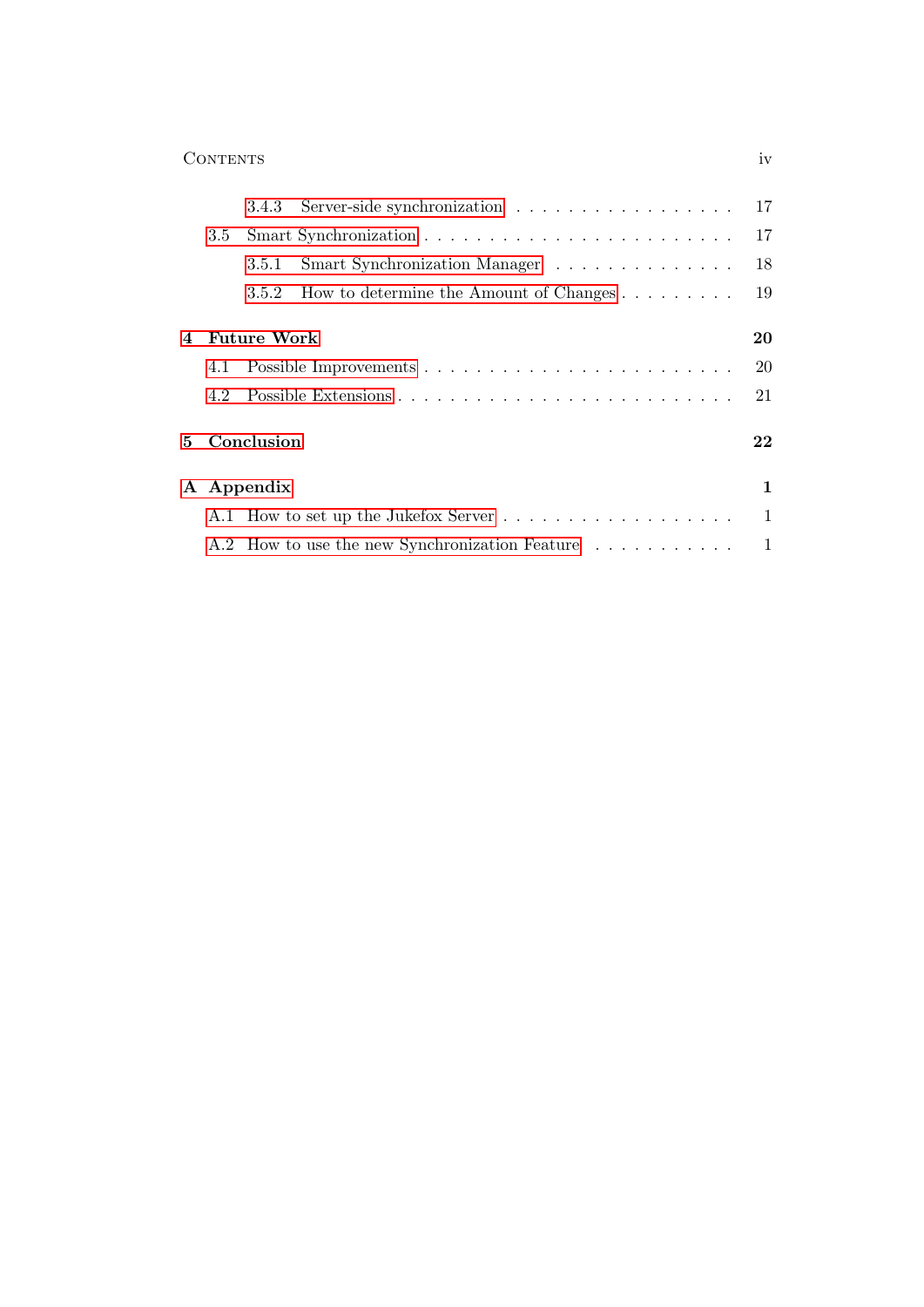## CHAPTER<sub>1</sub> Introduction

### <span id="page-5-1"></span><span id="page-5-0"></span>1.1 Motivation

Today people use their smartphones to listen to their music and no longer MP3 players. After all they just need to carry around one device with themself instead of two. The downside is that the new smartphones often have insufficent storage space for the whole music collection. In the future it will get even worse, since several smartphone manufacteres have announced that their future devices will no longer have a SD card slot anymore. Even Google<sup>[1](#page-5-2)</sup> tries to restrict removable storage.<sup>[2](#page-5-3)</sup>

The music industry tries to bypass this issue with the concept of music streaming. Instead of having music physically stored on the smartphone, you could just stream it through the internet. Usually for a small monthly fee. The advantage of this is that music streaming providers like Spotify[3](#page-5-4) offer millions of songs and the users are not bound to just their music collection.

But there is one big drawback of this new trend. It requires a good and fast internet connection to stream songs effectively. But even today there are some regions where the mobile reception is rather bad or not existent. And even if you live in a region with a good mobile reception, you have to pay for the network traffic caused by streaming. Most mobile service providers do not allow unlimited traffic in their current mobile subscriptions.

A good compromise would be if you could access your whole music collection and download songs on demand. If this would be done when connected via WLAN, it can be done without affecting the used traffic of ones mobile subscription. Still, with a cordless synchronization like this, the synchronization itself is a rather tedious work. It should be possible to exploit some common synchronization behavior in order to automate it. Songs that are often skipped could

<span id="page-5-3"></span><span id="page-5-2"></span> $1<sup>1</sup>$ https://www.google.com/ [25.06.2013]

<sup>2</sup>Why Nexus devices have no SD card: http://www.androidcentral.com/why-nexus-deviceshave-no-sd-card [25.06.2013]

<span id="page-5-4"></span> $3$ https://www.spotify.com/ [17.6.2013]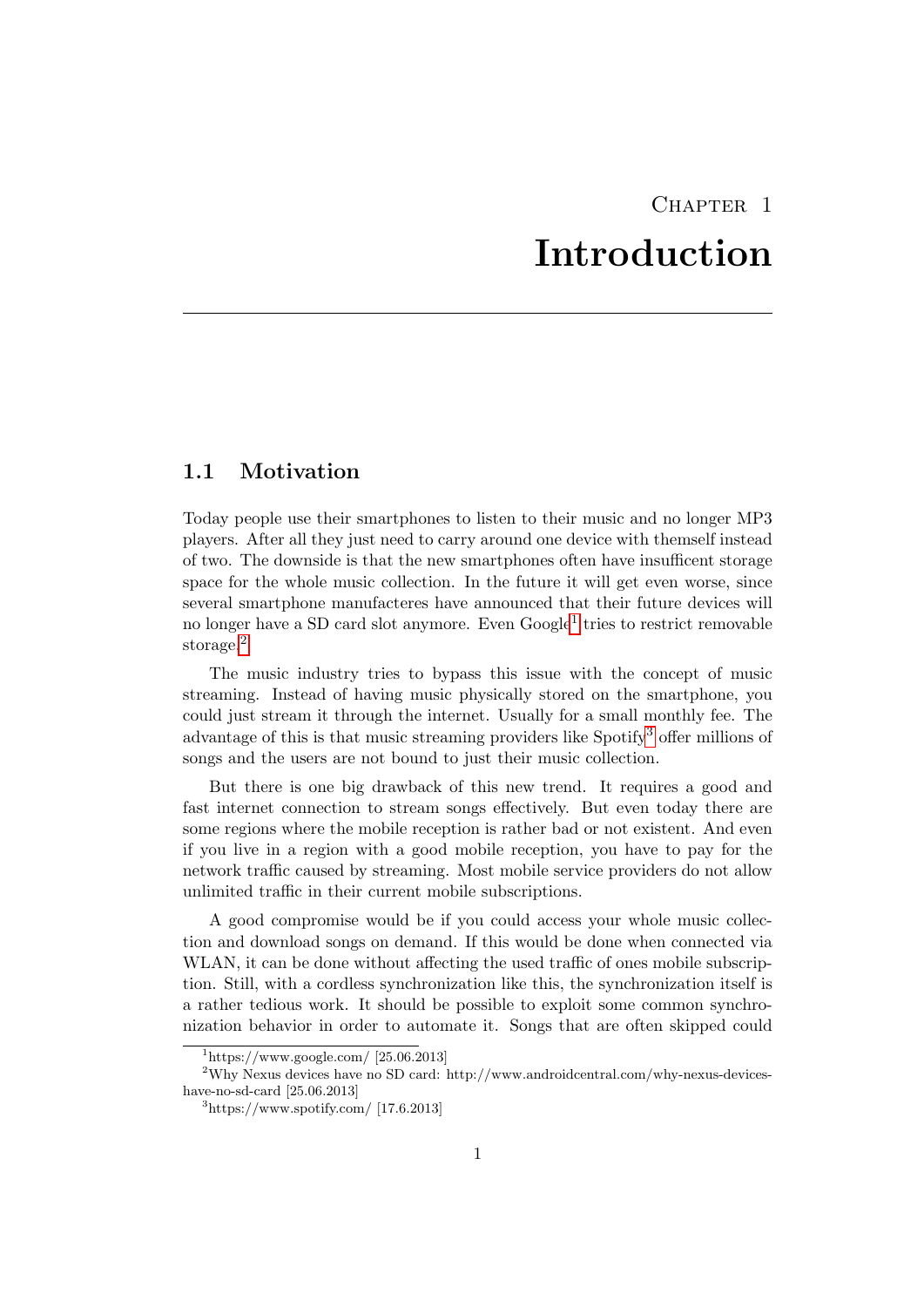### 1. INTRODUCTION 2

get deleted from the smartphone, while similar songs to often listened songs get added to it.

### <span id="page-6-0"></span>1.2 Related Work

There exist several applications which provide similar functionalities as synchronization via WLAN or creating smart playlists. They are briefly introduced in this section.

#### $W$ inamp:<sup>[4](#page-6-1)</sup>

The android version of Winamp enables the synchronization via USB or WLAN. The music can be downloaded to the smartphone from the Winamp Desktop Player as long as the smartphone and the computer are in the same network.

### iTunes Genius: $5$

With *Genius* it is possible to create smart playlists in  $iTunes$ . Smart means here that the songs harmonize well together. These playlists can be synchronized with an iPhone together with all contained songs.

### iSyncr:[6](#page-6-3)

iTunes only supports the synchronization with iPhones. For android users exists therefore *iSyncr* which enables it nevertheless. The user can browse his songs and playlists of iTunes on his smartphone and select them for synchronization. The synchronization works via USB or WiFi even if the smartphone is not in the same network as the computer.

### Rocket Music Player:[7](#page-6-4)

The Rocket Music Player is a music player from the same team as *iSyncr*. It can be combined with *iSyncr* in order to synchronize music and playlists directly into the music player.

Although the synchronization of music via WiFi is supported by several android applications, it exists no application that automates it.

If *iTunes Genius* gets combined with both the Rocket Music Player and iSyncr, one could create smart playlists and synchronize them directly into the music player. This could relieve the synchronization process by enabling the user

<span id="page-6-1"></span><sup>4</sup>https://play.google.com/store/apps/details?id=com.nullsoft.winamp [19.06.2013]

<span id="page-6-2"></span> $5$ http://www.apple.com/itunes/ [24.06.2013]

<span id="page-6-4"></span><span id="page-6-3"></span><sup>6</sup>http://www.jrtstudio.com/iSyncr-iTunes-for-Android [19.06.2013]

<sup>7</sup>https://play.google.com/store/apps/details?id=com.jrtstudio.AnotherMusicPlayer [19.06.2013]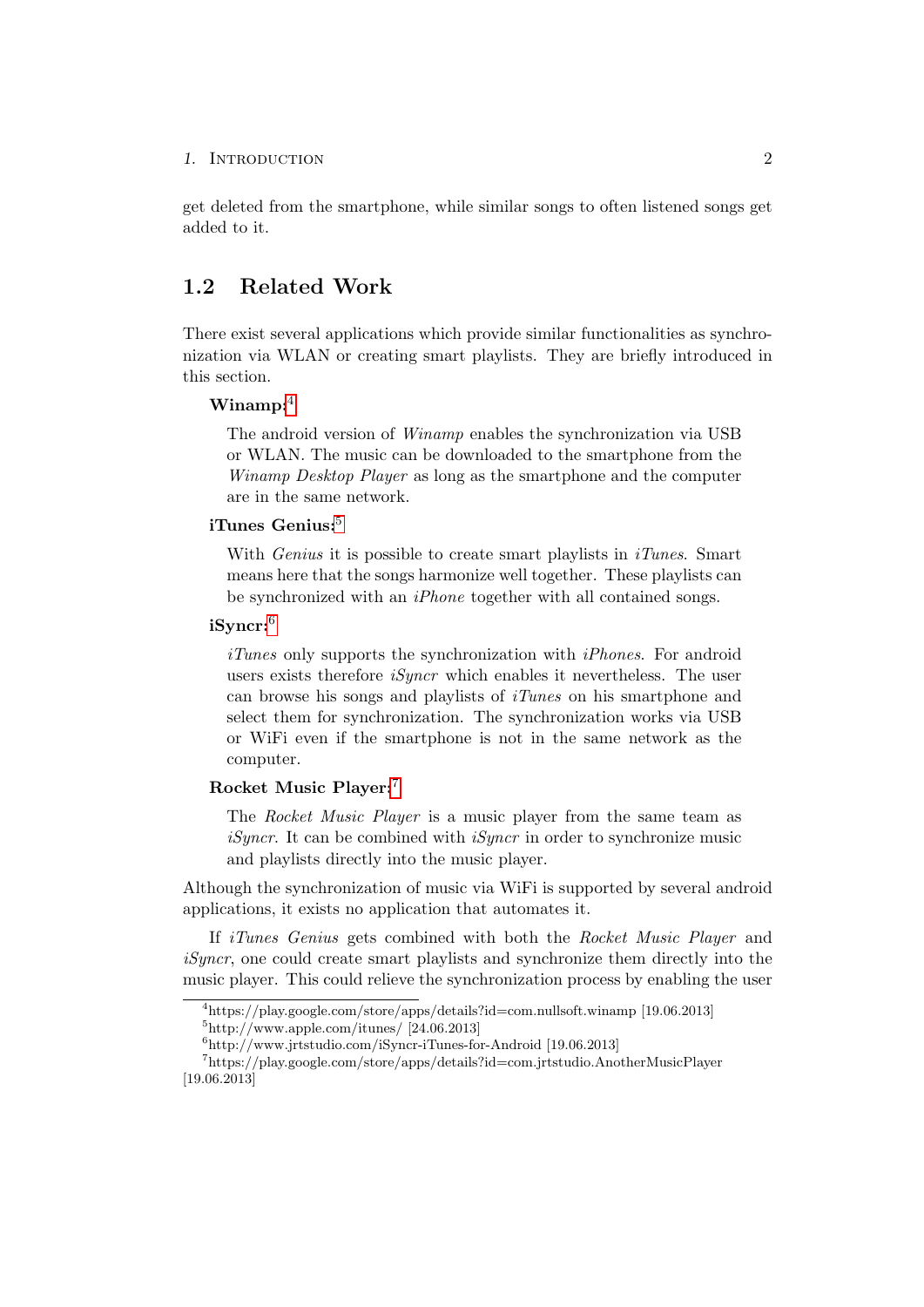#### 1. INTRODUCTION 3

to synchronize well matched songs in one go. However would still be complicated and require some work of the user.

What we will tackle in this thesis is to enable an easy synchronization directly into jukefox without a complicated configuration. Furthermore we do not stop with an easy synchronization but try to facilitate it by helping the user with the decision which songs he should synchronize.

### <span id="page-7-0"></span>1.3 Goals

The goals of this thesis are on the one hand to develop a desktop version of jukefox with a graphical user interface, which should also act as server and provide music. And on the other hand to extend the android application of *jukefox* in order to allow a synchronization with the desktop version.

Once registered, the user should be able to browse his whole music collection on the smartphone and see which songs are currently on the smartphone and which are just stored on the jukefox server. He also should be able to download music from the server which then will be added to the smartphone.

The synchronization should also be possible from the server, where the user could also manage all registered smartphones. He should be able to add and delete songs, albums and artists.

Furthermore a smart synchronization should be developed, which takes over the rather exhausting manually synchronization. It should analyze the listening behavior of the user and suggest which songs he could delete from his smartphone and which songs could be added to it. Since the storage space for the music on a smartphone is usually very limited and has to be shared with other things like photos and applications, the user should be able to specify how big his music collection on the smartphone may maximally be. The smart music synchronization process should regard this then and take care that this upper bound will not be exceeded.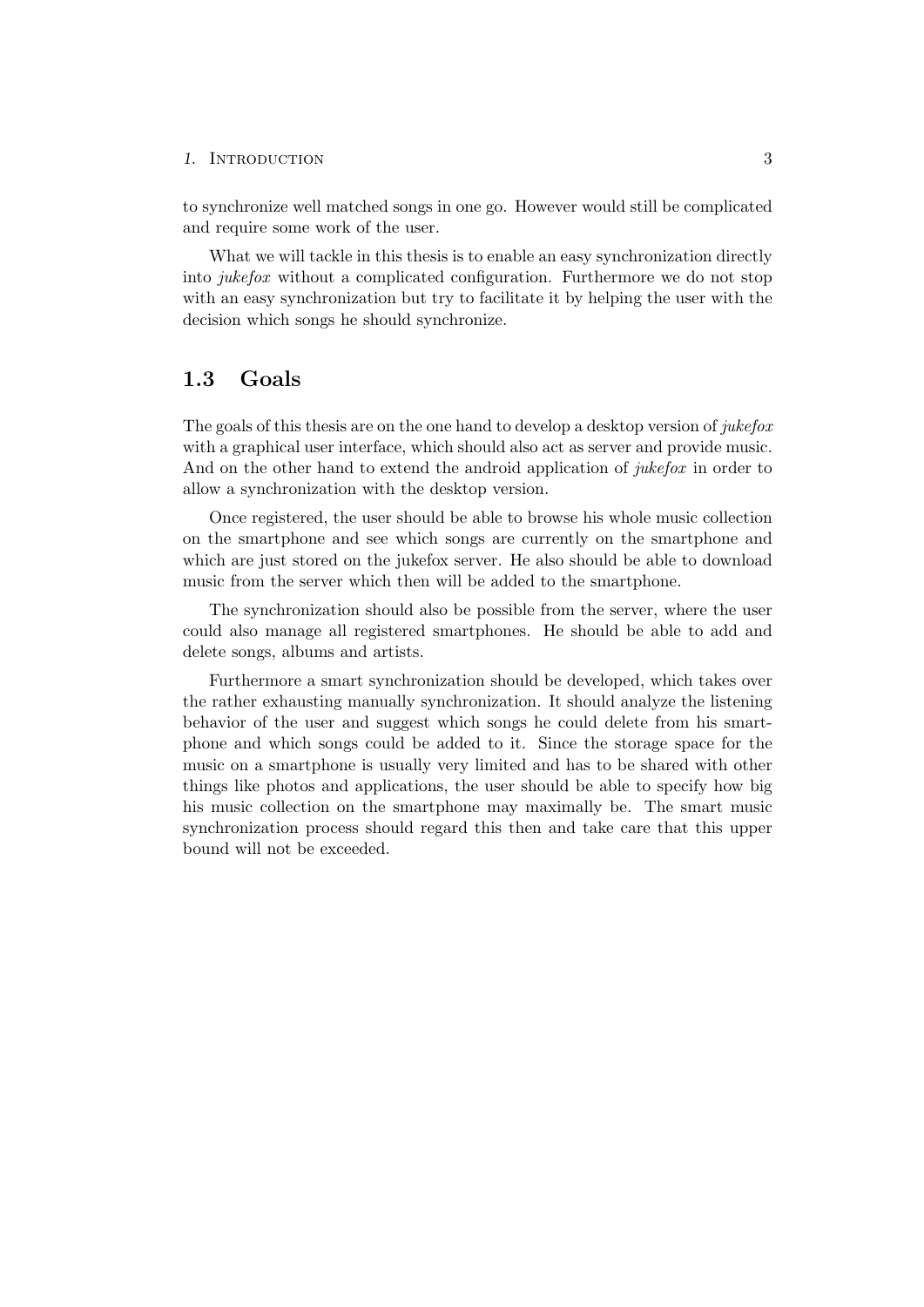# CHAPTER<sub>2</sub> Jukefox

<span id="page-8-0"></span>Jukefox, a smart music player, is an ongoing research project at the Swiss Federal Institute of Technology Zurich<sup>[1](#page-8-3)</sup>. It was originally developed particularly for Google's operating system  $Android^2$  $Android^2$ . In this chapter we introduce jukefox and give a short overview of Android.

### <span id="page-8-1"></span>2.1 Android

Android has become really fast very popular as an operating system for mobile devices. In the first quarter of 2013 about 75%[3](#page-8-5) of all world-wide shipped smartphones run on Android.

Applications for Android are programmed in most cases in a customized version of  $Java<sup>4</sup>$  $Java<sup>4</sup>$  $Java<sup>4</sup>$ . This eases the programming of a communication protocol between an Android application and computer program written in Java.

### <span id="page-8-2"></span>2.2 Music Similarity

These days music collections grow bigger and bigger in such a way that the conventional list-based user interfaces for browsing music reach their limits. Jukefox offers several smart user interfaces based on a Music Similarity Map to give the user a new way to interact with his music collection.

Over one million songs are placed in a 32 dimensional euclidean space. Their coordinates are computed using Probabilistic Latent Semantic Analysis (PLSA) on social tags and listening behavior of songs on  $last.fm<sup>5</sup>$  $last.fm<sup>5</sup>$  $last.fm<sup>5</sup>$ . This combines the

<span id="page-8-3"></span> $\frac{1 \text{http://www.ethz.ch/} [29.06.2013]}{2 \text{http://www.ethz.ch/} [29.06.2013]}$ 

<span id="page-8-4"></span> $^{2}$ http://www.android.com/ [25.06.2013]

<span id="page-8-5"></span> $3$ http://www.idc.com/getdoc.jsp?containerId=prUS24108913 [25.06.2013]

<span id="page-8-6"></span> $^{4}$ http://java.com/ [25.06.2013]

<span id="page-8-7"></span> $5$ http://www.lastfm.de/ [30.06.2013]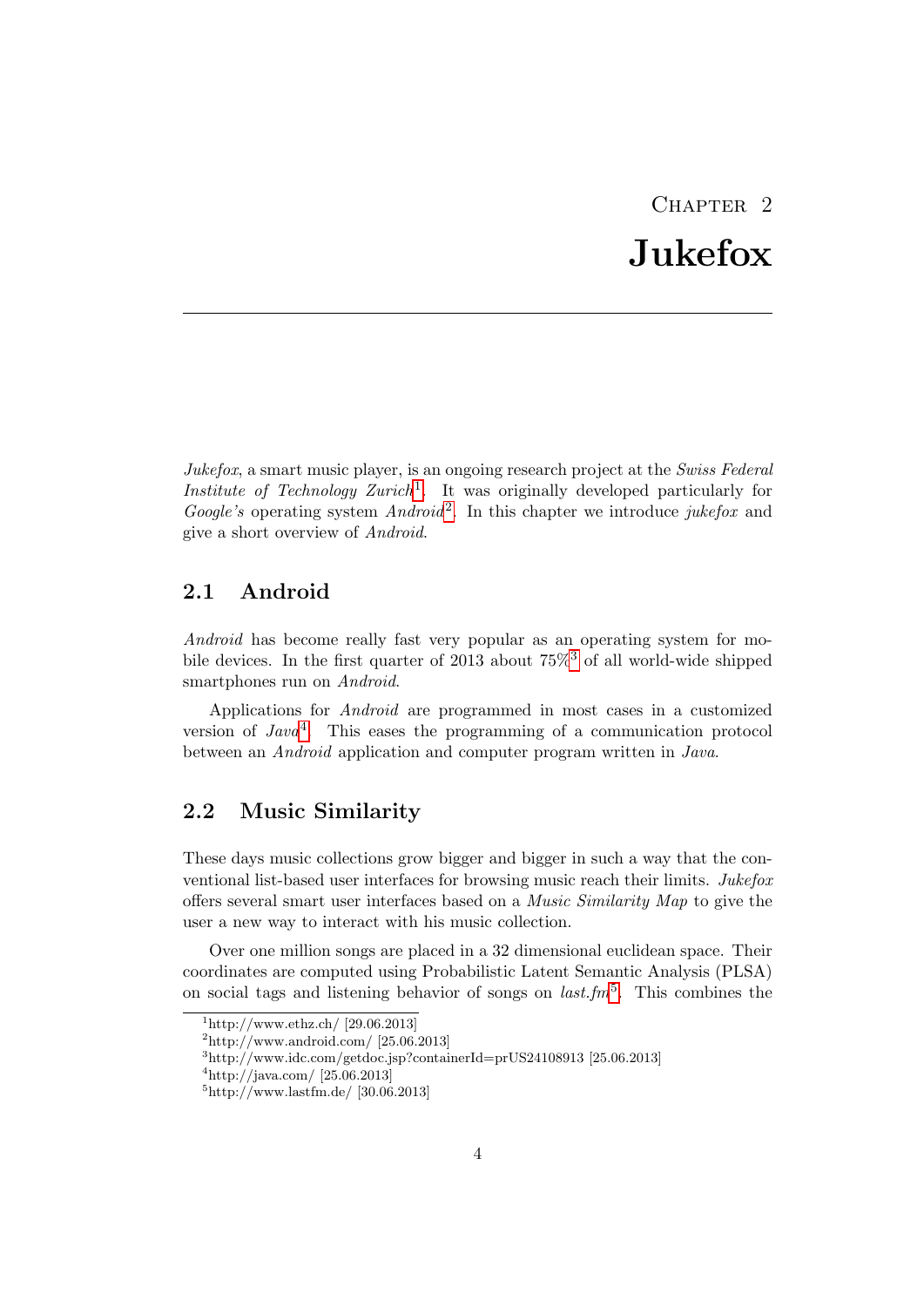#### 2. JUKEFOX 5

advantages of objective audio-features and subjective social tags.[6](#page-9-2)

The resulting *Music Similarity Map* can be used to find similar songs to a given song. If two songs have a small distance in the 32 dimensional euclidean space to each other, they are with high probability similar.

### <span id="page-9-0"></span>2.3 Jukefox CLI Player

Although jukefox was programmed for the Android platform, the core of it is by now completely platform-independent and written in native Java. Besides the core of jukefox exist PC-specific classes which can be used to run it on a computer.

Jukefox is already available for computers, but just as a command line interface (CLI). Of course it is not intended to be utilized by normal PC users but was rather a proof-of-concept, that the core of *jukefox* is platform-independent and can also be run on a computer.

The Jukefox CLI Player has implemented the basic music player commands like PLAY, STOP, NEXT, etc. and the ability to load and save playlists. Even the smart playlists functions of *jukefox* are available. It is needless to say that due the absence of a graphical user interface (GUI) it misses the smart user interfaces of jukefox.

### <span id="page-9-1"></span>2.4 Library Import Manager

Until now *jukefox* imported every music file it found on a smartphone. Apart from directories which the user had blacklisted. There were three different situations where the library import manager scanned all files and searched for changes:

- i) on startup, if the automatic import is activated
- ii) after the android media scanner found some changes (also only if the automatic import is activated)
- iii) if the user started the import manually by clicking on 'Manual Import' in the options menu

All needed information about songs, albums and artists are fetched from the Jukefox Webserver. The ids are assigned incrementally.

<span id="page-9-2"></span> $6$ Social Audio Features for Advanced Music Retrieval Interfaces:

http://www.disco.ethz.ch/publications/mmfat11301-kuhn 221.pdf [30.06.2013]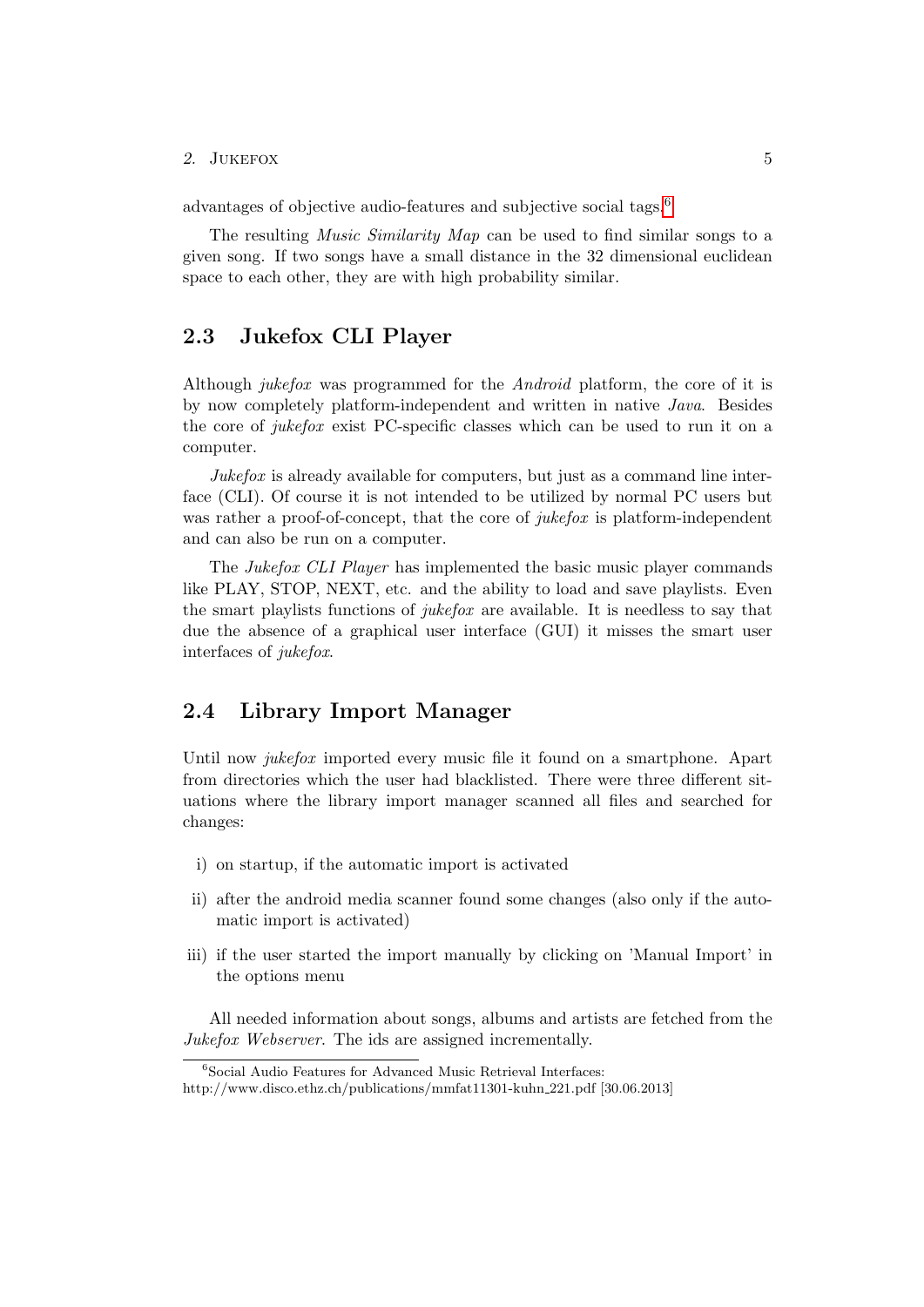### 2. JUKEFOX 6

Therefore the existing library import and the synchronization cannot be activated at the same time. Otherwise conflicts could occur, i.e. they would not agree on the ids of songs, albums and artists. It could be possible that the library import manager imports a song which only exists on the smartphone and gives it a certain id which is already used by the server.

Thus we need to disable the normal library import in the situations that are mentioned above. This can be done easily by checking in the settings if the synchronization is activated or not.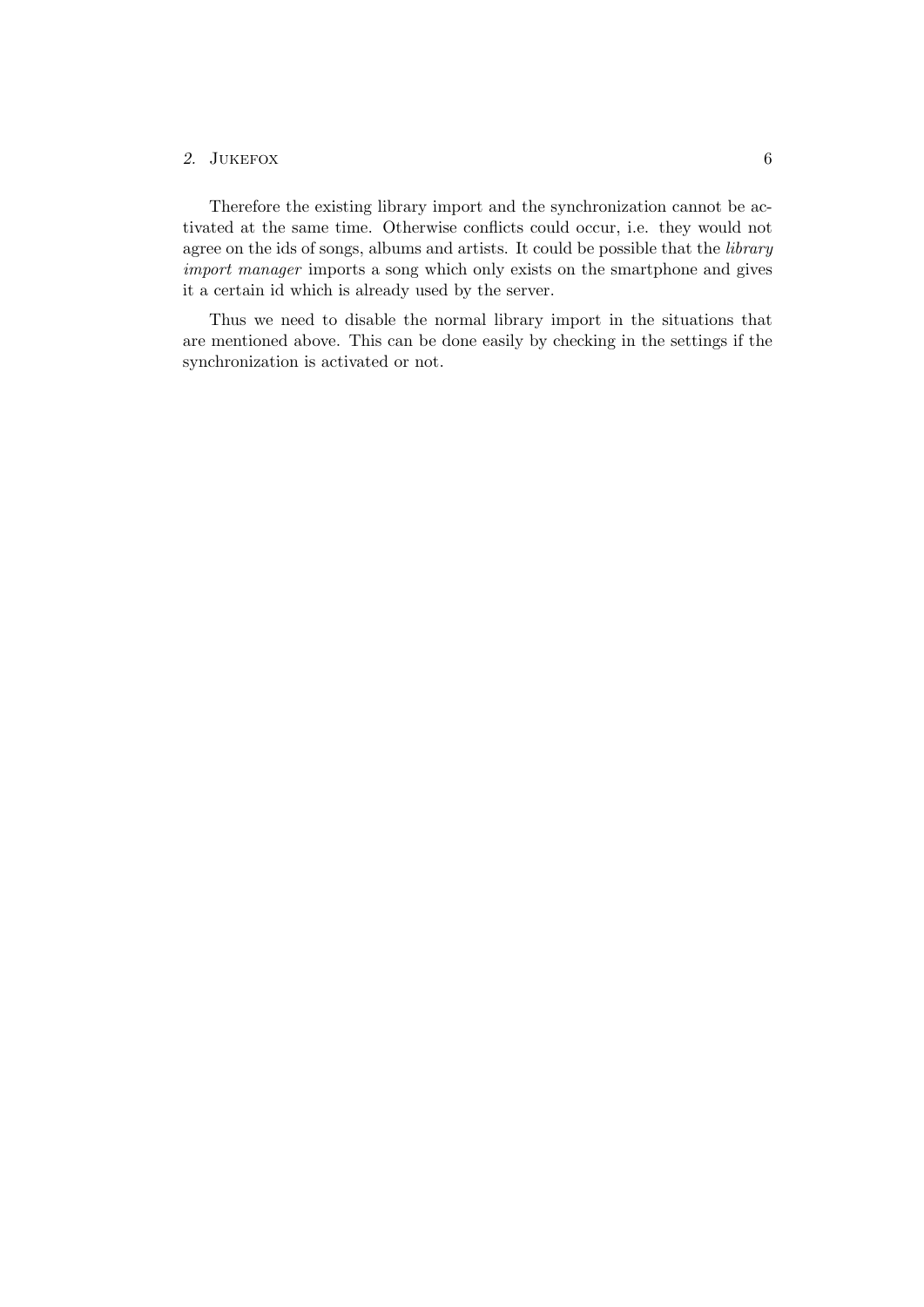## CHAPTER 3 Implementation

<span id="page-11-0"></span>This chapter is about the realization of the goals that we have specified in section [1.3.](#page-7-0) We will introduce the concepts that we have developed and explain how we designed the system. For that we will need some terms which are defined below. (Jukefox) Server: Refers to the server part of the desktop jukefox application Server Database: The database of the *desktop jukefox application* Client: An Android smartphone running jukefox

### <span id="page-11-1"></span>3.1 System Design

The system is designed based on the *client-server model*<sup>[1](#page-11-3)</sup>. The *desktop jukefox* application acts as server and the Android jukefox application acts as client. Clients can request music from the server. The overall structure of the system can be seen in figure [3.1.](#page-12-1)

Before a client can use the service provided by server it has to register itself at the server. The user has to confirm the registration at the desktop jukefox application. Afterwards the server assigns the client an id and an authentication number. These two numbers are used for authenticate the further communication between client and server.

### <span id="page-11-2"></span>3.1.1 Establishing a Connection between Server and Client

If a client tries to connect to the server where it is registered, it searches at first the local network by broadcasting a message. All running jukefox servers in the same network respond then with their hostname and their version. The client can then check if the right server is under the received responses. If the server is not in the local network, the client uses then the stored *jukefox* server address to establish a connection.

<span id="page-11-3"></span> $1$ http://en.wikipedia.org/wiki/Client%E2%80%93server\_model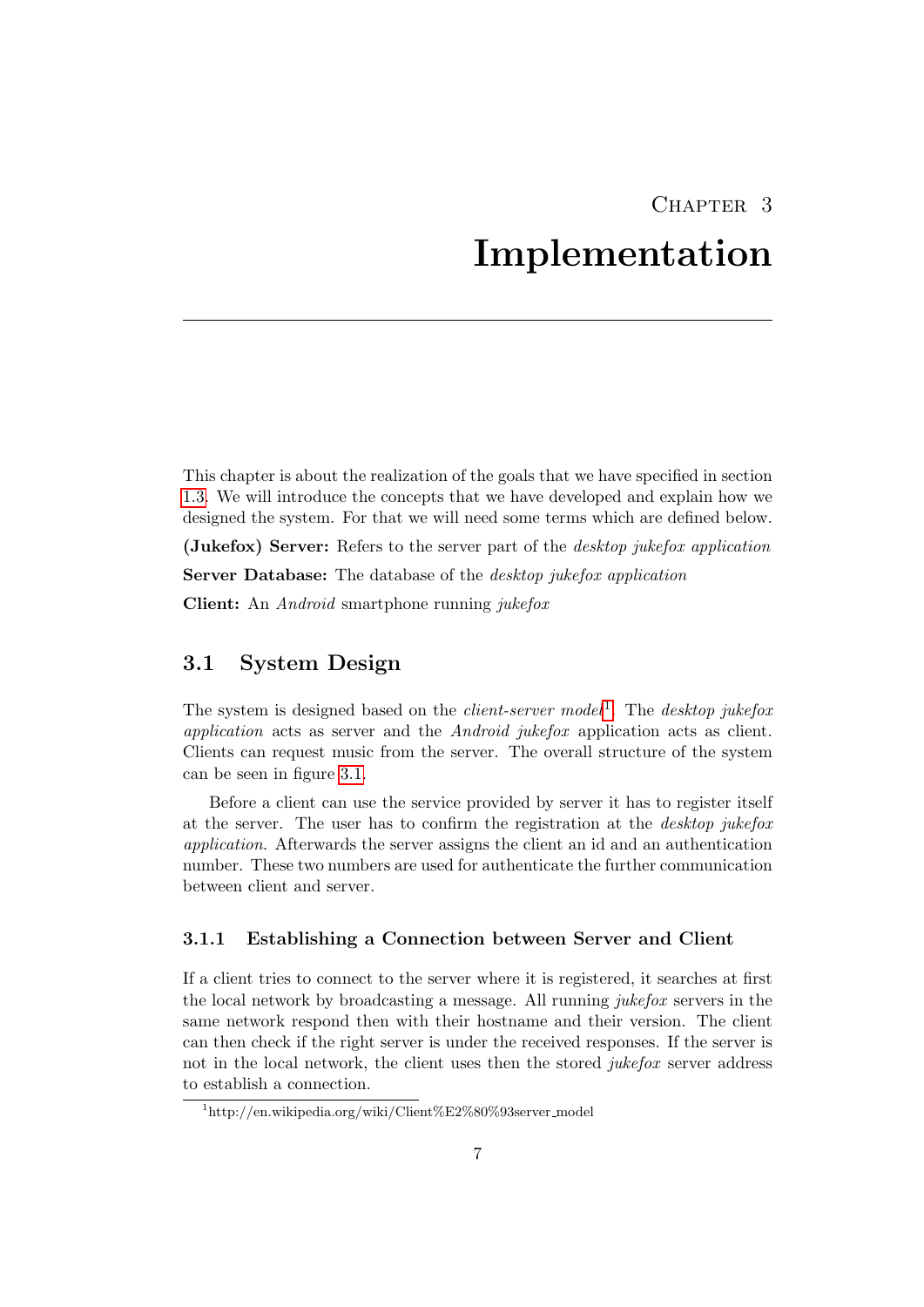<span id="page-12-1"></span>

Figure 3.1: Overall structure of the system

If the jukefox server tries to connect to a client, it only searches the local network for it. Each client which is registered at this server then responds with its id that it got from the server. When the server receives a response from the sought-after client, the server can retrieve its address from the response.

### <span id="page-12-0"></span>3.1.2 Communication between Server and Client

The communication protocol consists of several request and respond messages, which are represented in the  $JSON^2$  $JSON^2$  format. For sending files we cannot use JSON because it is not designed for serializing binary data. So we just send the binary representation of the file through the socket. Each message is authenticated by the id of the client and its authentication number. We handle a request only when its authentication is valid.

The communication protocol consists of requests and responses of the following message types:

### REGISTER:

The request contains the name of the phone and its serial number. If the synchronization is allowed, the response contains its id and authentication number which is used for further communication.

<span id="page-12-2"></span> $^{2}$ http://www.json.org/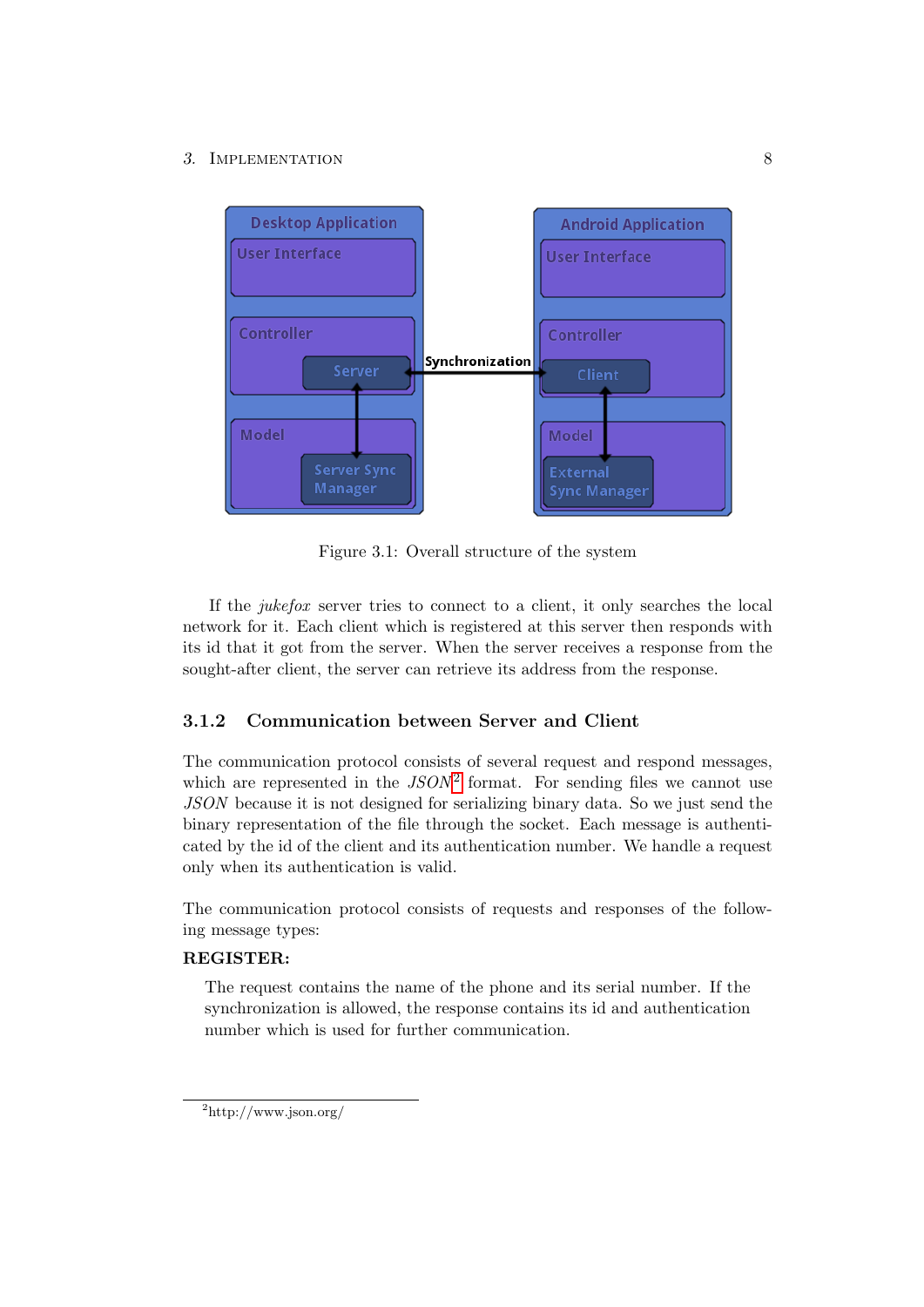#### UPDATE SERVER DATABASE:

The request contains current version and timestamp of server database on the client. If the client did not received the database from the server yet, the timestamp and the version are 0. The response contains as result the answer if database is up to date and contains otherwise new version and timestamp of the database which is sent afterwards. Furthermore the response also contains a list of songs, which the server assumes are on the client.

### ADD SONG:

Since both client use the same ids for the same songs, the request contains only the id of the song which should be added.

### DELETE SONG:

Like ADD SONG

### GET FILE:

<span id="page-13-0"></span>{

}

The request contains the path of requested file.

### SYNCHRONIZE:

The request contains two lists. A list of songs which should be added and a list of songs which should be deleted.

If not mentioned differently, a response message contains only a boolean value which indicates if an error occurred or not. And if an error occurred, the response contains furthermore the error message.

A sample message exchange during the registration is illustrated below. The registration request from the client is represented in listing [3.1](#page-13-0) and the response from the server in listing [3.2.](#page-14-2)

Listing 3.1: Registration Request from Client

```
" type ": "REGISTER REQUEST" ,
" deviceId":0," authentication " :0,
" arguments " :
\{" deviceName": "SAMSUNG GT-I9100",
         " deviceSerialNumber":"000903b604e29f"
}
```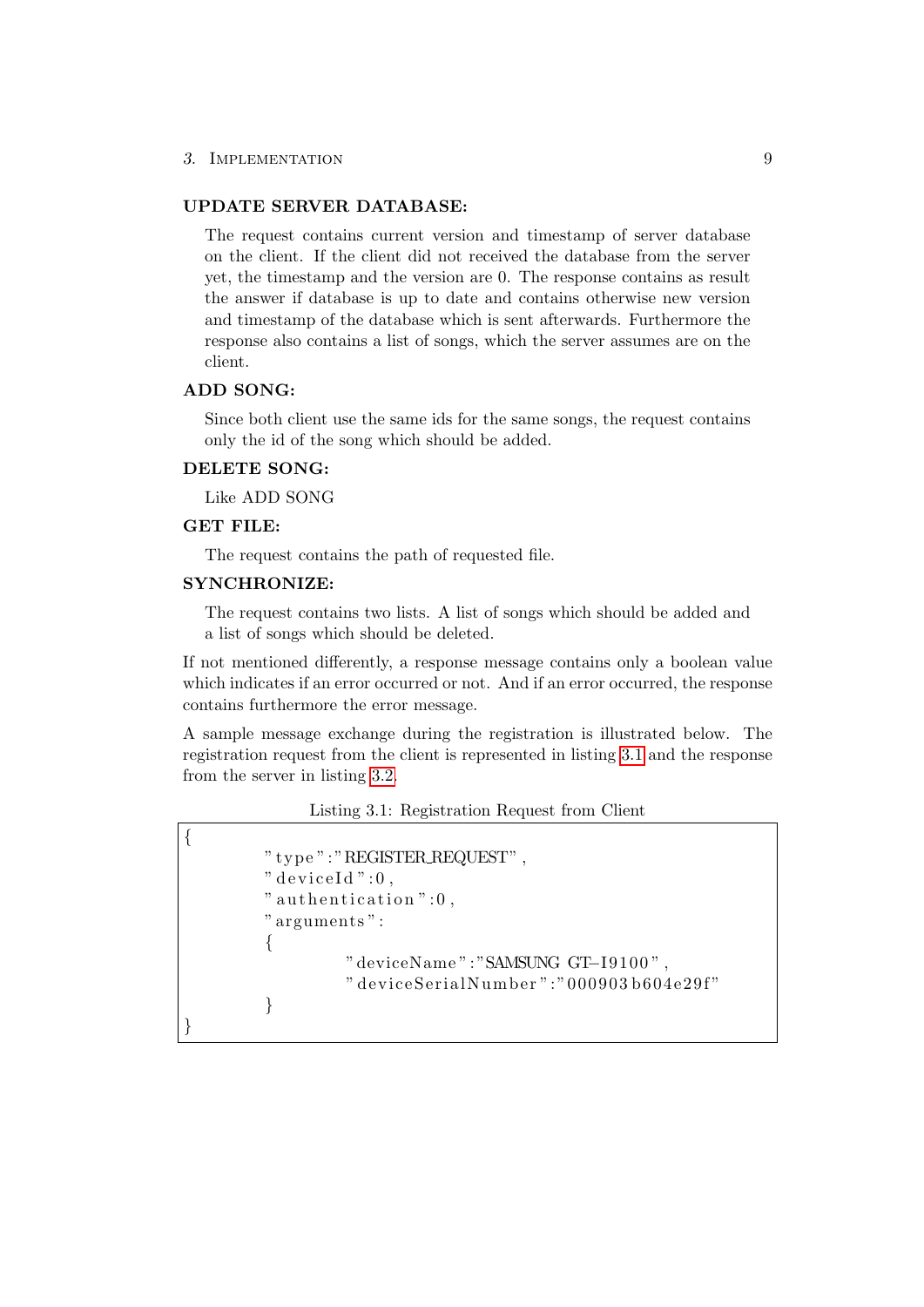Listing 3.2: Registration Response from Server

```
{
         " type ": "REGISTER RESPONSE" ,
         " error ": false,
         " results":
         {
                   " deviceId":28,
                   " authentication": 2141083527
         }
}
```
### <span id="page-14-0"></span>3.2 Desktop Jukefox Application

The *desktop jukefox application* should be a fully music player which includes the features that make jukefox special. Namely the knowledge about music similarity and the extraordinary user interfaces for browsing a music collection.

In addition to a normal music player the *desktop jukefox application* is also a music synchronization server which provides clients access to its whole music collection.

### <span id="page-14-1"></span>3.2.1 Graphical User Interface

We have designed the GUI so that users of the *Android* application find their way immediately. For that reason the GUI should offer the user the same look & feel as he is used to from the Android application while we take advantage of the benefits of a PC. Therefore we have kept the navigation through tabs.

Since the screen of a computer is by far bigger we can display more information at the same time. Like most other music players, we display the playback buttons, information about the currently playing song, the current playlist and an user interface at the same time.

### Structure of the GUI

The GUI is divided into several containers as shown in figure [3.2.](#page-15-0) They all are JPanels<sup>[3](#page-14-3)</sup>, which are arranged with a GridBagLayout<sup>[4](#page-14-4)</sup>.

All containers beside the content container do not change over time. In the the content panel we will display the different user interfaces. The user can navigate through them by clicking on the tabs on the left hand side.

<span id="page-14-3"></span><sup>3</sup>http://docs.oracle.com/javase/6/docs/api/javax/swing/JPanel.html [26.06.2013]

<span id="page-14-4"></span><sup>4</sup>http://docs.oracle.com/javase/6/docs/api/java/awt/GridBagLayout.html [26.06.2013]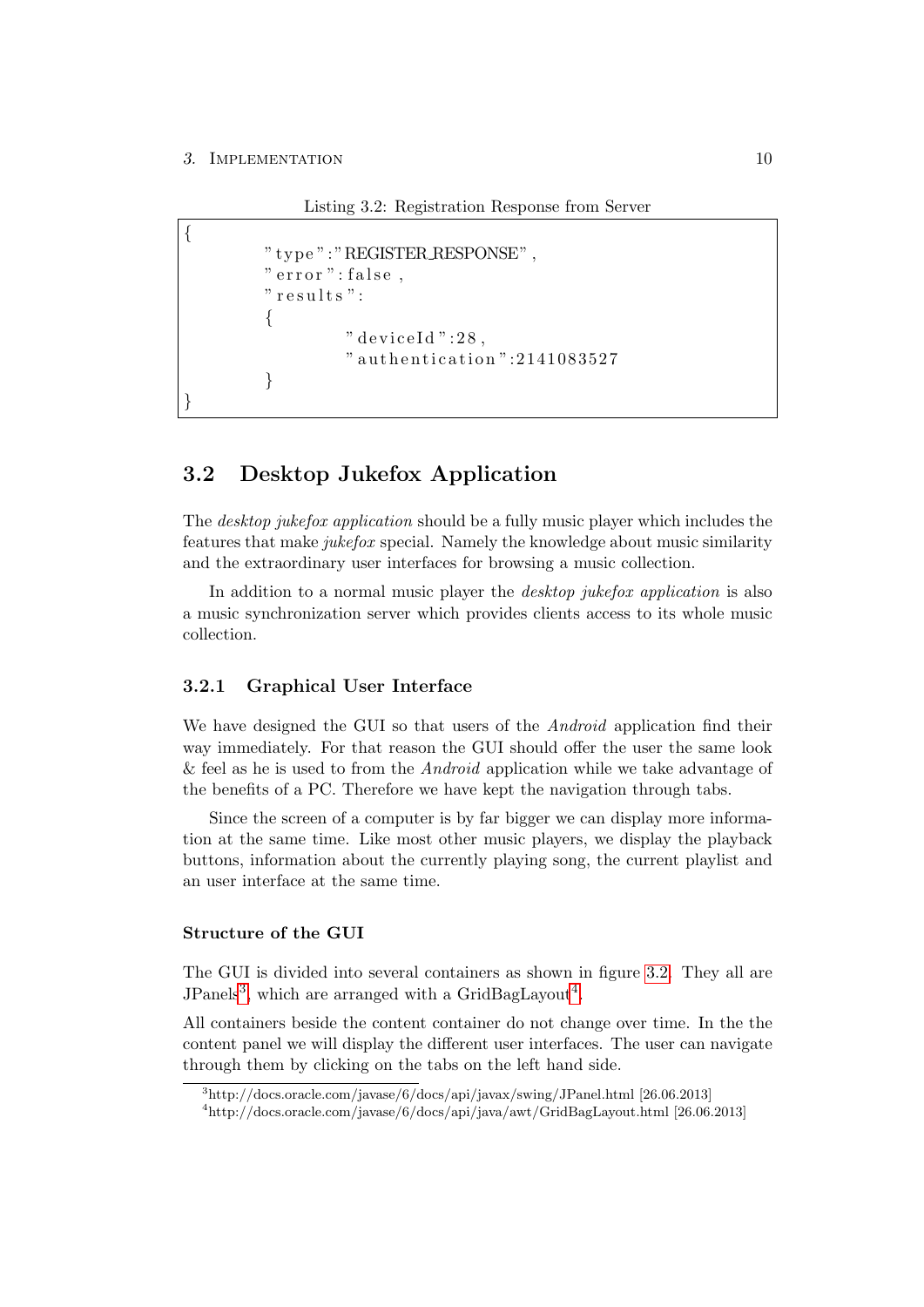<span id="page-15-0"></span>

Figure 3.2: Structure of the GUI

We implemented also a common music user interface which uses three lists for artists, albums and songs. They use the typical music hierarchy navigation. This means that the content of song list depends on the selected albums in the album list whose content depends on the selected artists in the artist list.

For the user interface of the synchronization we have decided to create yet another visualization of the user's music collection. The synchronization interface consists of a  $JTabbedPane<sup>5</sup>$  $JTabbedPane<sup>5</sup>$  $JTabbedPane<sup>5</sup>$  with a tab for each client who is registered at the jukefox server. For each client exists a *Music Tree* which not only shows the whole music collection but also indicates which songs are on the client, respectively are marked for adding.

#### Music Tree

The component to administrate the songs which are stored on a client is based on Santosh Kumar's JTree with  $CheckBoxes^6$  $CheckBoxes^6$  and can be seen in figure [3.3.](#page-16-2)

The checkboxes on the left side of the songs, albums and artists show if they are on the client, respectively will be after the synchronization. Through these checkboxes the user can change mark them for adding or deleting.

The click on a checkbox does not start the synchronization. This has to be done manually by the user.

<span id="page-15-2"></span><span id="page-15-1"></span><sup>5</sup>http://docs.oracle.com/javase/6/docs/api/javax/swing/JTabbedPane.html [26.06.2013]  $^{6}$ http://www.jroller.com/santhosh/entry/jtree\_with\_checkboxes [18.6.2013]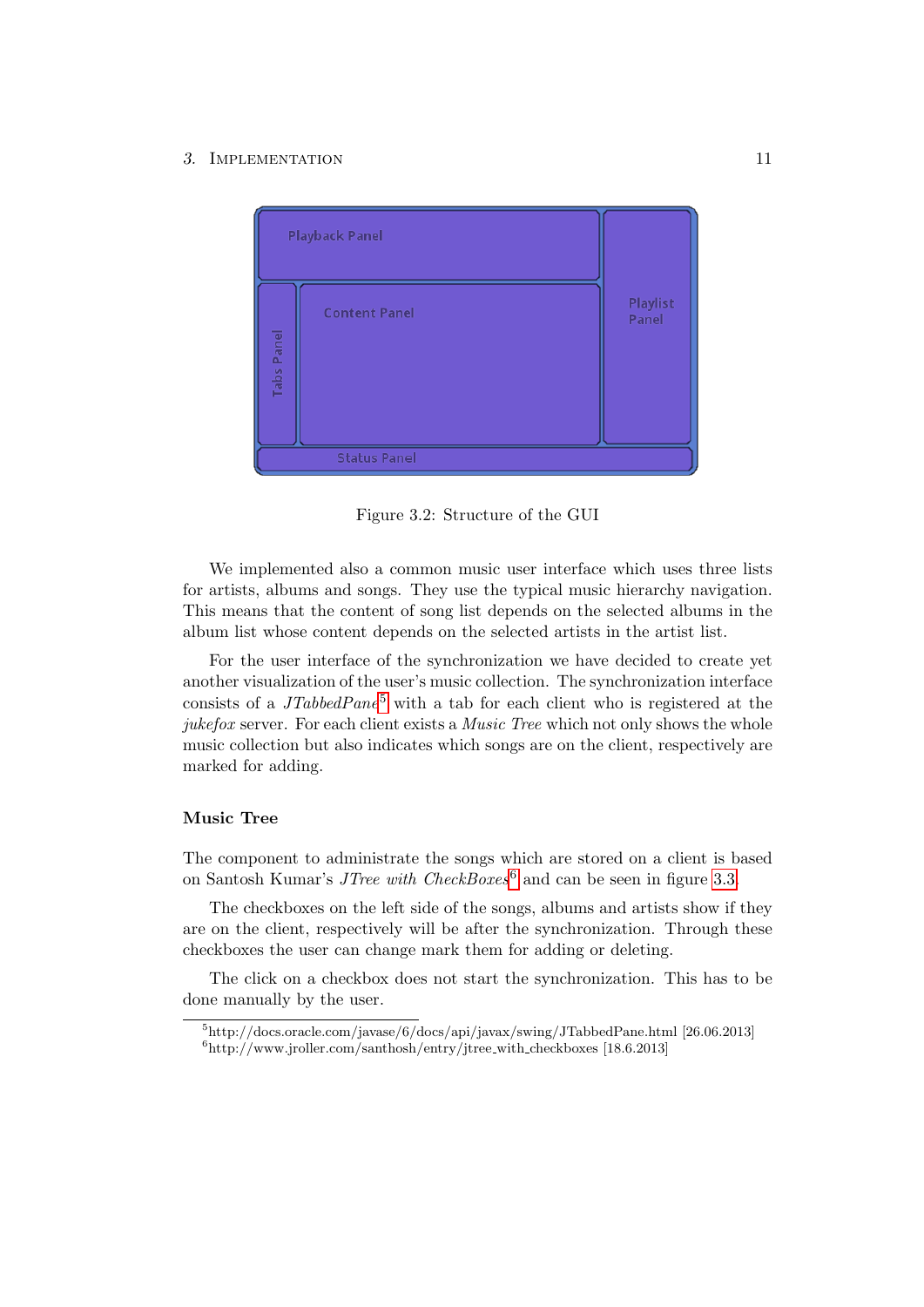<span id="page-16-2"></span>

| SAMSUNG GT-19100<br>SAMSUNG GT-19100 |   |  |  |  |  |  |
|--------------------------------------|---|--|--|--|--|--|
| Insomnium<br>$\vert\bm{v}\vert$      |   |  |  |  |  |  |
| $\blacksquare$ Across the Dark<br>v  |   |  |  |  |  |  |
| One for Sorrow<br>۰                  |   |  |  |  |  |  |
| Decoherence                          |   |  |  |  |  |  |
| Every Hour Wounds                    |   |  |  |  |  |  |
| Inertia                              |   |  |  |  |  |  |
| Lay the Ghost to Rest                |   |  |  |  |  |  |
| One for Sorrow<br>v                  |   |  |  |  |  |  |
| Only One Who Waits                   |   |  |  |  |  |  |
| Regain the Fire                      |   |  |  |  |  |  |
| Song of the Blackest Bird            |   |  |  |  |  |  |
| Through the Shadows                  |   |  |  |  |  |  |
| Unsung                               |   |  |  |  |  |  |
| Iron Maiden<br>v                     |   |  |  |  |  |  |
| Katakiysm                            |   |  |  |  |  |  |
| Marilyn Manson                       | ▼ |  |  |  |  |  |
| Synchronize                          |   |  |  |  |  |  |
|                                      |   |  |  |  |  |  |

Figure 3.3: Synchronization User Interface with Music Tree

### <span id="page-16-0"></span>3.2.2 Server Synchronization Manager

The Server Synchronization Manager provides access to the state of the server. It has stored the data of the user's whole music collection and holds information about which songs are stored on which clients.

## <span id="page-16-1"></span>3.3 Android Jukefox Application

The Android app of jukefox already offers several user interfaces for browsing the music collection on the phone. But they are only designed for displaying songs that are on the phone. It would have been possible to extend them so that they could also indicate if a song is on the phone or not. But we have decided to make a clear separation between browsing only the songs on the phone and browsing all songs.

The user can activate the user interface for browsing the music collection the same as he can start the normal library import. By clicking on 'Manual Import' in the options menu. If the synchronization is activated, this entry would have otherwise been useless.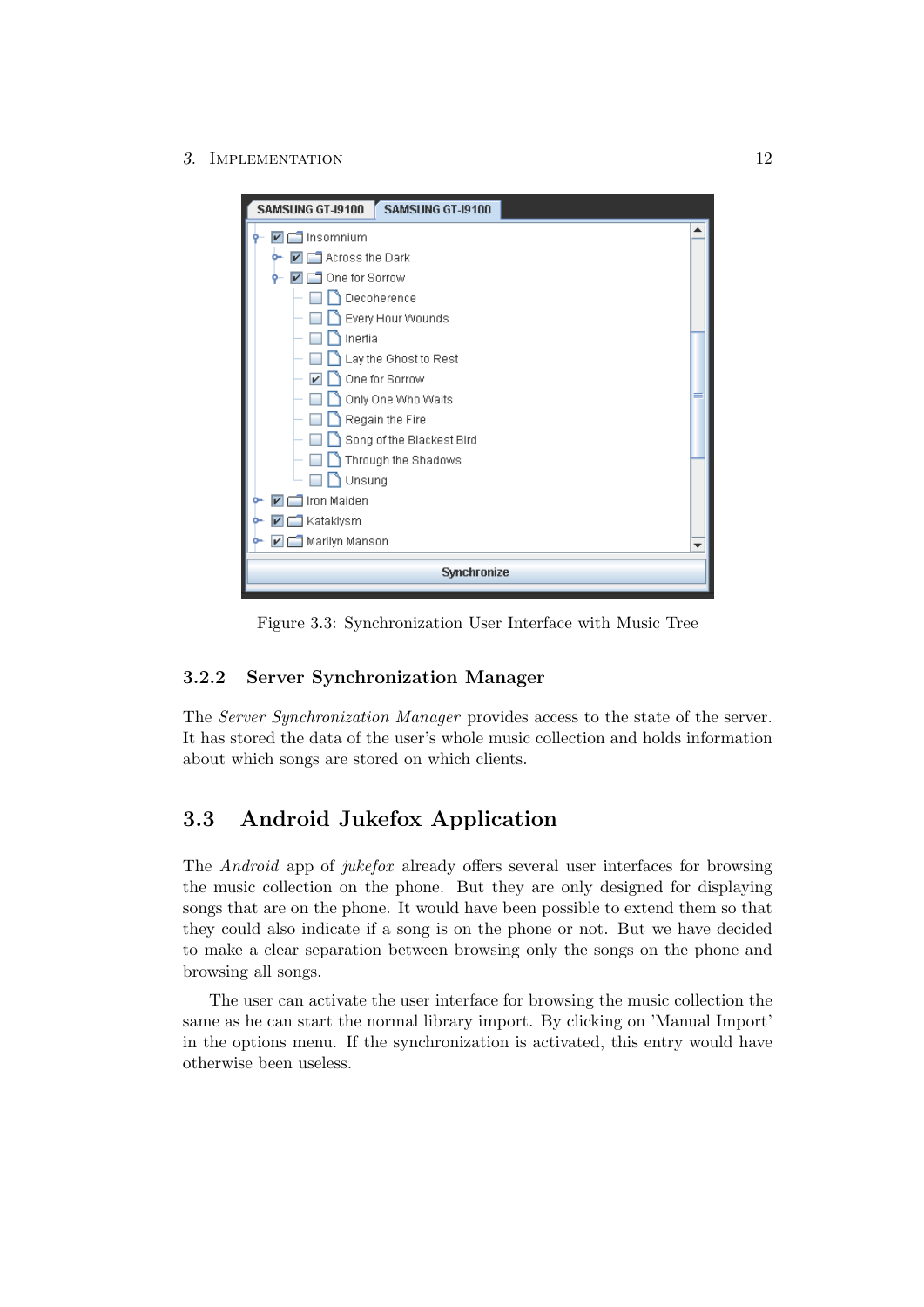### <span id="page-17-0"></span>3.3.1 Synchronization User Interface

The user interface for browsing the music collection of the *jukefox* server is designed as a hierarchical list. Initially it shows all the artists which are currently on the server. If the user clicks on a certain artist, the list gets updated and shows then all albums of this artist. Clicking again on an album shows the songs of that album.

Each item of the list visualizes the synchronization state of itself. To the left of the name is a tristate checkbox which shows if the item should be on the client or not. For a song this is simply yes or no. But for an artist or album this also can be partially. Rightmost is indicated how many songs have to be added and deleted during the synchronization to reach the wished state.

The synchronization has to be initiated by clicking on the synchronization button.

### <span id="page-17-1"></span>3.3.2 External Synchronization Manager

The External Synchronization Manager provides access to both the database on the phone and to the database of the server. It is used during the whole synchronization process.

### Server Database

We can retrieve all necessary information about the music which is currently on the *jukefox* server from the server database. Therefore we have decided that all clients have a copy of the server database. This has the following advantages:

- $+$  For browsing the music collection of the *jukefox* server we can get all artists, albums and songs by querying the server database.
- + While synchronizing we only have to send files and no information about songs.
- + For the smart synchronization process we do not have to communicate with the jukefox server. We have all needed information on the client.

Nevertheless there are also one disadvantage:

- A principle of jukefox is that it works independent of underlaying the database management system. This means that the *jukefox* server and the client do not necessarily use the same database management system.

At the moment we transfer the server database by simply sending the database file from the *jukefox* server to the client. This works because they use both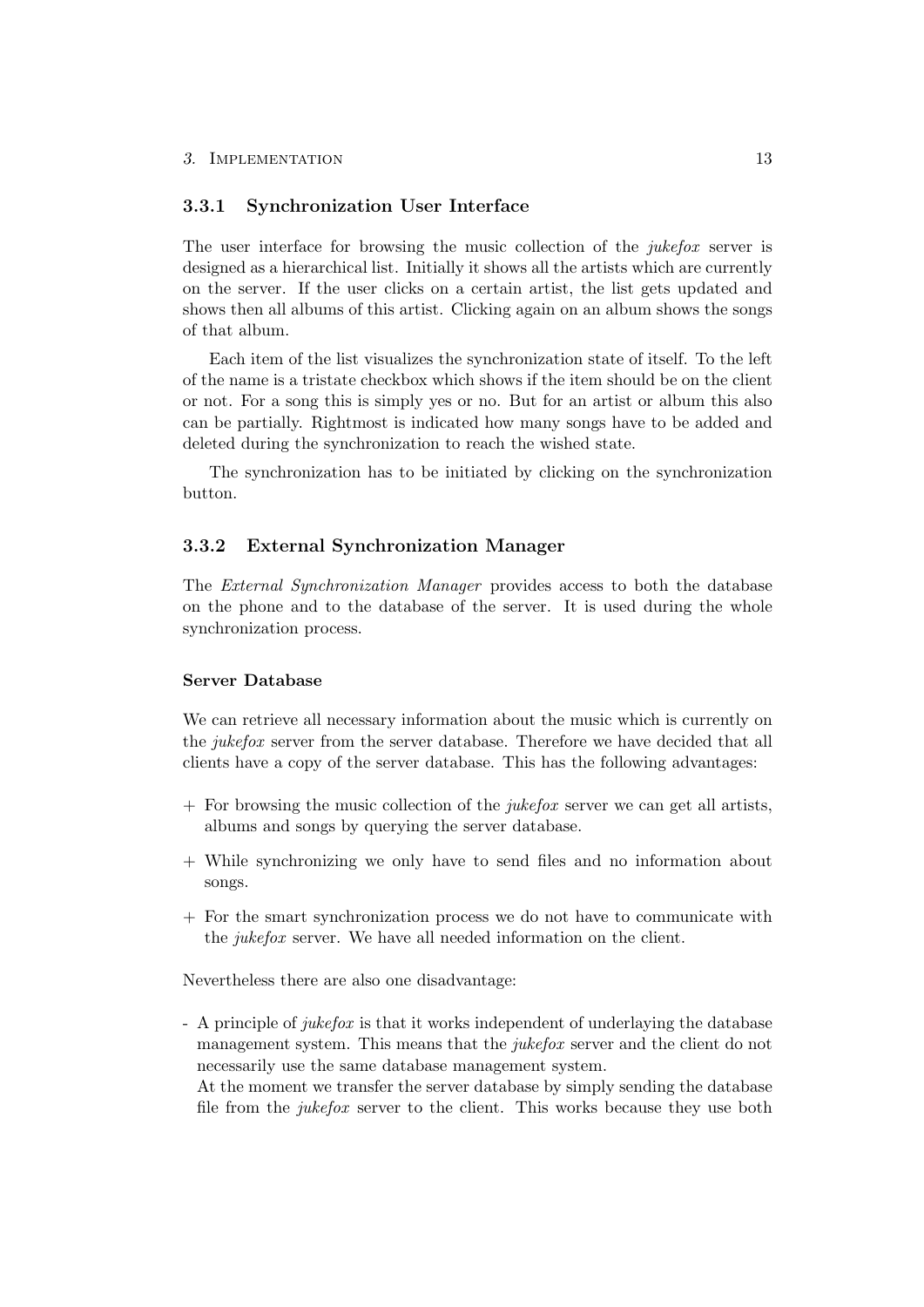$SQLite^7$  $SQLite^7$ . However this violates the principle. Therefore the transfer of the server database has to be altered by sending INSERT-statements instead of the database file. Like this we can create on the client a copy of the server database which uses the client's database management system.

A plus factor would be, that we can omit unneeded information such as the playlog of the jukefox server.

#### Synchronization Tables

The server database besides the database of the client is not enough. For some functions we would need queries over both databases. Although SQLite supports an ATTACH-statement<sup>[8](#page-18-2)</sup> which makes this possible, this is not the general case. Especially it is not part of the  $SQL-92$  $SQL-92$  $SQL-92$  standard<sup>9</sup>.

Most functionalities we could implement by querying one database and use the result to query the second database. But unfortunately this does not hold for some functions.

For example computing the states of an album or artist would be very difficult and slow this way. So we have decided to maintain three additional tables (synchronization tables) which have a corresponding entry for every artist, album and song in the server database.

With this database scheme computing the states of an artist or album is much simpler and can be done by querying only one database.

### Updating the Server Database

The server database is updated when before the synchronization user interface is shown. If the server database is outdated, we replace it with the new one. But this is not enough. Since each artist, album and song has an entry in the synchronization table, we have to update them as well. Otherwise it could happen that the user sees a song in the synchronization user interface which is no longer on the server or new songs would not been displayed.

### <span id="page-18-0"></span>3.4 Synchronization

The synchronization status of each song is described by two states. On the one hand by the current status which indicates whether the song is on a phone or

<span id="page-18-2"></span><span id="page-18-1"></span> $^7$ http://sqlite.org/ [27.06.2013]

<sup>8</sup>SQLite Syntax: ATTACH-statement of SQLite: http://www.sqlite.org/lang attach.html  $[15.6.2013]$ <br><sup>9</sup>SQL-92

<span id="page-18-3"></span>standard: http://www.contrib.andrew.cmu.edu/~shadow/sql/sql1992.txt [18.6.2013]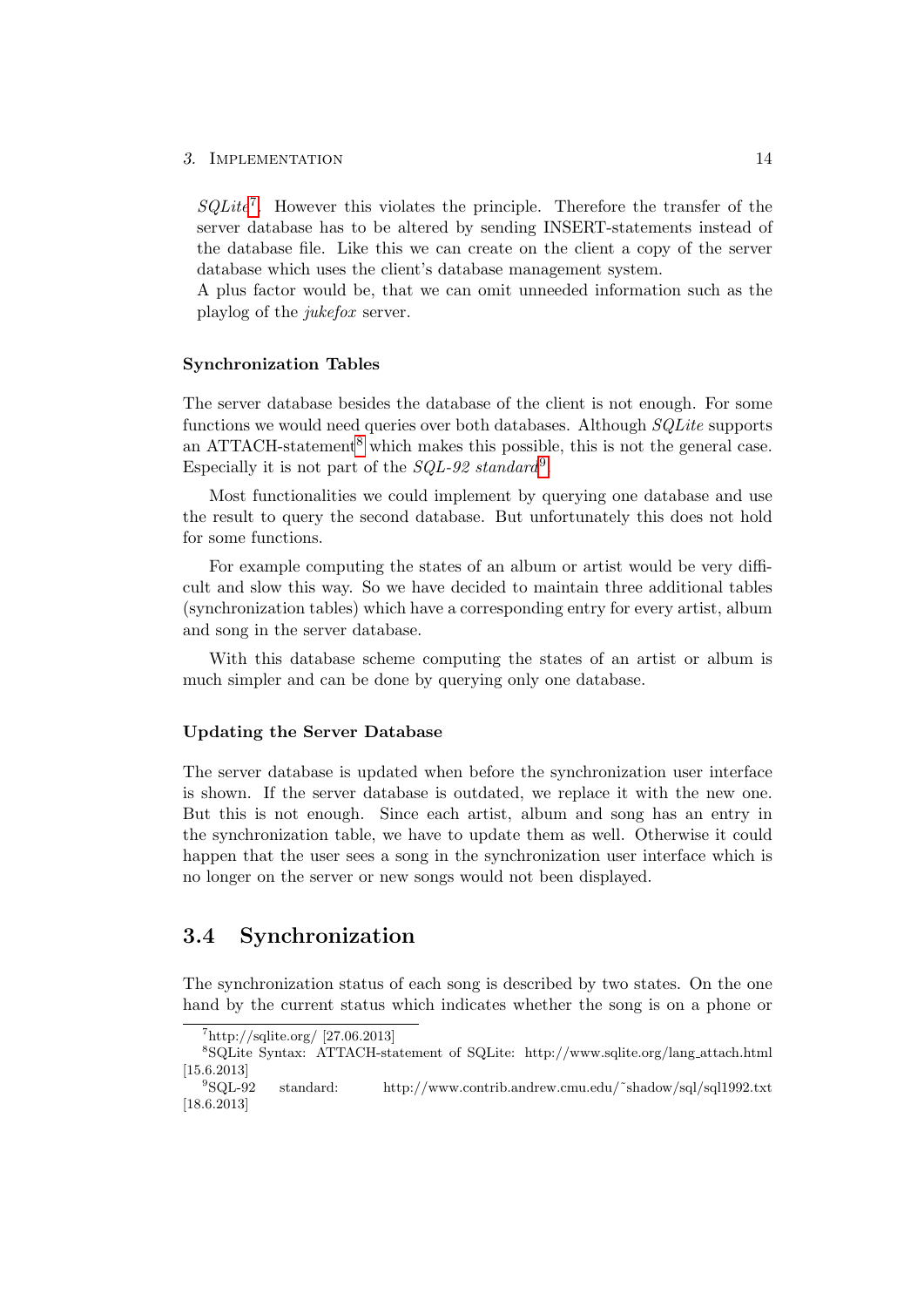not. And on the other hand by the target status which indicates if whether the song should be on the phone or not.

If the current status of a song is equal to the target status of it, then we do not have to change anything. Otherwise we either need to add or delete it to achieve the desired status.

### <span id="page-19-0"></span>3.4.1 Consistency

The consistency between the views of the server and the client is not critical. Therefore we decided to use an optimistic synchronization. With optimistic we mean that even if we do not get a response from the server we assume that the synchronization worked correctly (i.e. that server and client agree on the current states of all songs).

And after updating the server database we check for possible inconsistencies which may have occurred anyway. If we find one, we try to resolve it. Therefore we assume that the client is right. For example the server thinks a song is on the client but it is not, then we send a message to the server that he should delete it.

For finding inconsistencies we need to know the view of the server. But the server database is only updated if it is outdated and a change in the synchronization tables of the server database does not yield to a new timestamp. Therefore we added a list of the songs which the server thinks are on the client to every UPDATE DATABASE response. Then we can use them to find inconsistencies.

### <span id="page-19-1"></span>3.4.2 Client-side synchronization

The client can initiate two kinds of synchronization. Either the normal synchronization or the smart synchronization (as described in section [3.5\)](#page-21-1). In both ways the requested changes are determined by looking at the current and target states of songs and select the song ids where the states differ.

The synchronization is executed in three steps. Adding songs, deleting songs and removing obsolete data.

### Adding Songs

At first the necessary data (about song, album, artist and genre) is fetched from the server database. Then a add song request is sent to the server and if the response has no error, we can get the song file. The field data in the server database gives the path of the song on the server. This is sent with a get file request to the server which then sends the file. The same can we do for requesting the covers of the album of the song.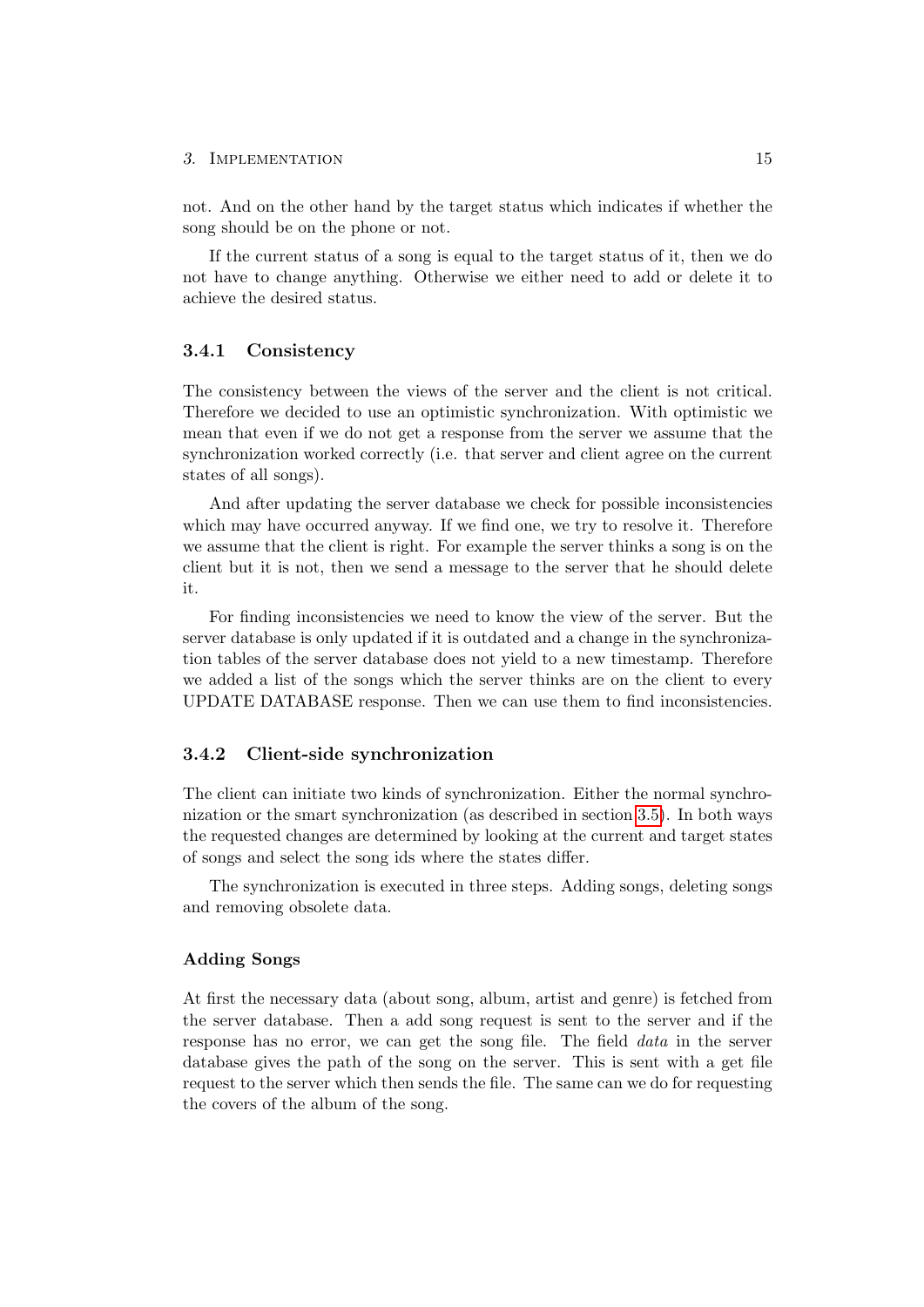

(a) The new synchronization user interface (b) Status information about the synchroin the android app nizing process



(c) Suggestions of the smart synchronization

Figure 3.4: Application screenshots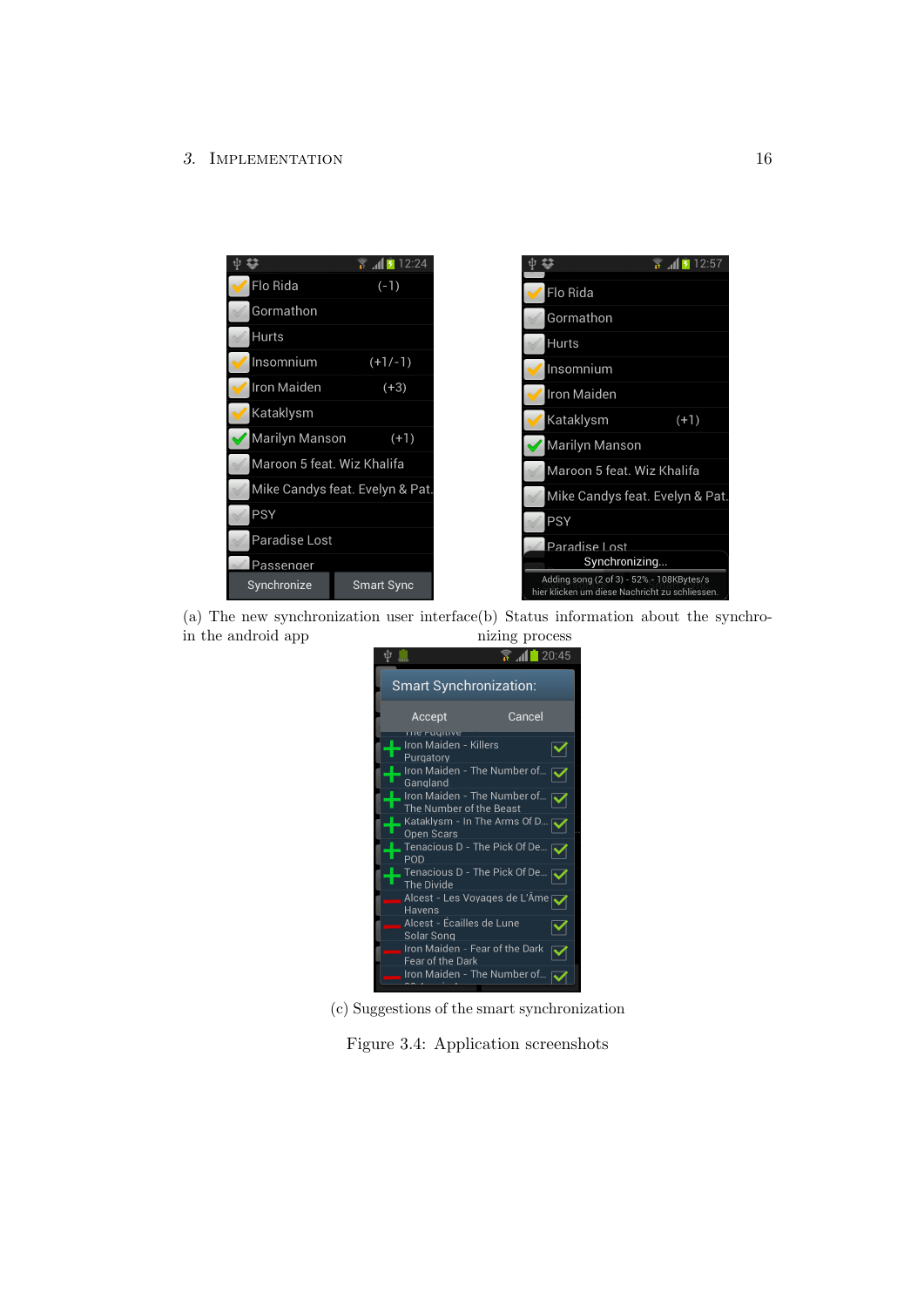After that we have everything we need and can move the files (previously stored in a temporary directory) to the music collection directory and the cover directory. Then we have to change the gathered data accordingly to the new paths of the files, before we add it to the database of the client.

If all went without problems or errors, we can update the current status of the song, and the current states of the album and the artist of the song.

### Deleting Songs

Before deleting the song from the database, we inform the jukefox server about it. The jukefox server then changes the current status of the song and sends a response to the client. After that the client can remove the song from the database and update the current status of it.

#### Removing Obsolete Database Entries

If all songs of an album or an artist are deleted, they still appear when the user browse his music collection. To avoid this, we have to remove all obsolete information from the database.

### <span id="page-21-0"></span>3.4.3 Server-side synchronization

The synchronization initiated from the server differs only slightly from the synchronization initiated of the client. The jukefox server sends a synchronization request to the client which contains all changes, i.e. two lists containing the ids of songs to add and to delete.

If the client receives this request, it updates the target states of the songs which should be changed accordingly to the request of the server. Then it starts the normal synchronization.

### <span id="page-21-1"></span>3.5 Smart Synchronization

Jukefox already provides a playlog, which stores when the user listened which songs, if they were skipped and much more. During the smart synchronization we analyze this data and then suggest songs which could be added or deleted. The user can view the list of suggestions and ignore some of it. If he accepts the suggestions, the target states of the songs which were not ignored are updated accordingly to the suggestions. After that we just start the normal synchronization.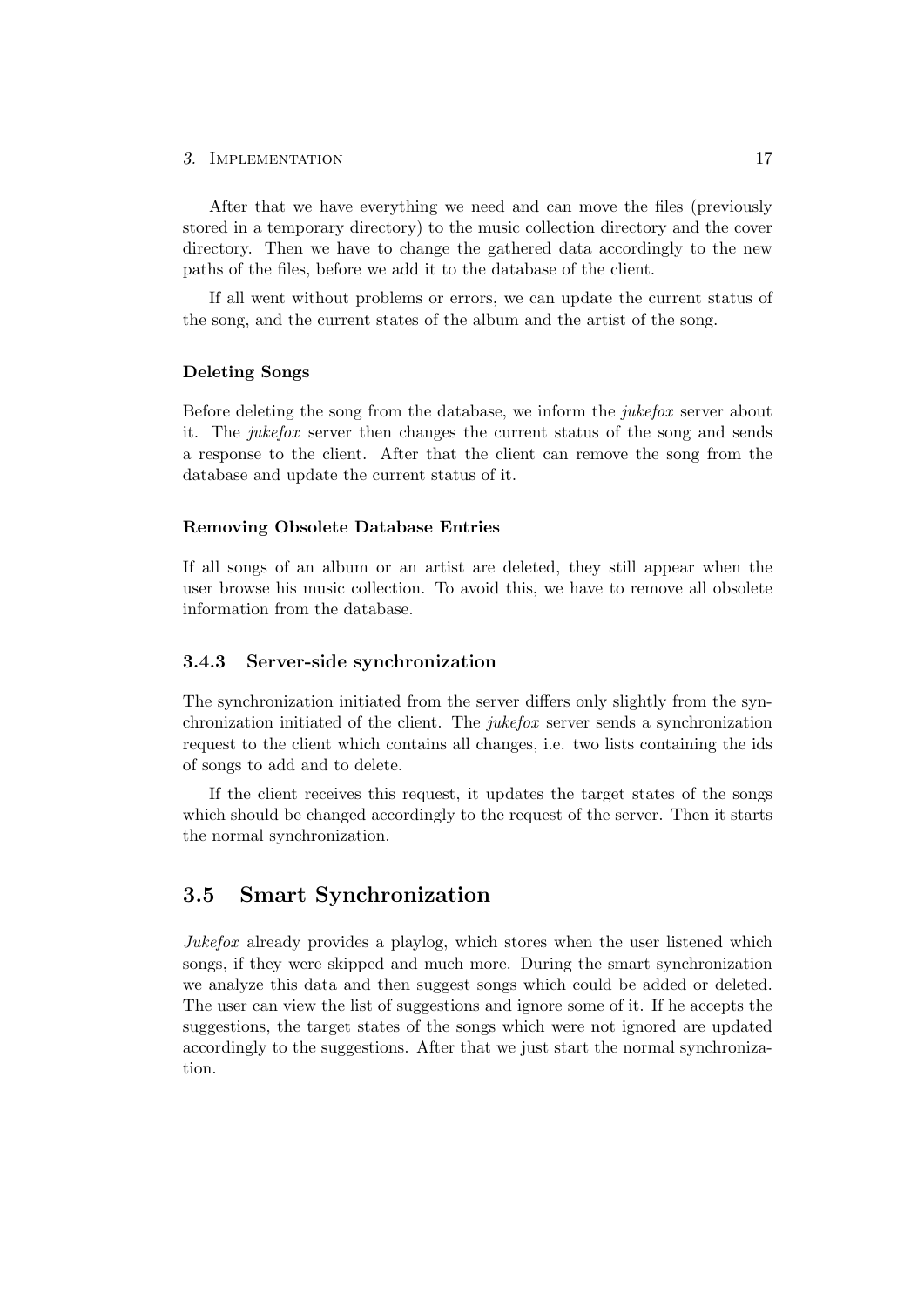### <span id="page-22-0"></span>3.5.1 Smart Synchronization Manager

We only consider the playlog entries which are not older than when the user used the last time smart synchronization. But because the smart synchronization gets better if we have more data about the listening behavior of the user, we consider at least the data of the last two weeks.

If we call the functions for getting songs to add or delete, we can specify the maximal number (maxNum) of songs we want to get.

### Adding Songs

For determine which songs could be added, it is necessary to first gather the needed data from the playlog of the phone and then use this data for querying the server database. We use three methods which use different approaches to find songs which could be added:

- i) similar songs to often listened songs
- ii) songs which were recently added to the server
- iii) some random songs which are currently not on the phone

Of each method we add  $num = weight_{method} * maxNum$  songs to the resulting list of suggestions.

#### Simalar songs to often played:

First we determine the most often played songs  $(songId)$  and how often they were played (numPlayed). Then we use  $\frac{numPlayed}{\sum_{i} numPlayed}}$  $\frac{numPlayer_i}{i \, numPlayer_i}$  as a weight to determine how many similar songs we want to suggest for  $\text{songId}_i$ .

#### Recently added songs:

We just the last added songs on the server (sorted with descending timestamp) and check that they are not yet on the phone.

### Random songs:

We just get some songs of the server which are not on the phone yet.

Since its possible that two or even all three methods suggest the same song. In order to prevent duplicates, we check if a song already exists in the result before we add it to it. But since this would make it possible that we have less songs from the method, we decided to get  $maxNum$  songs of each method and add only as many songs as wanted.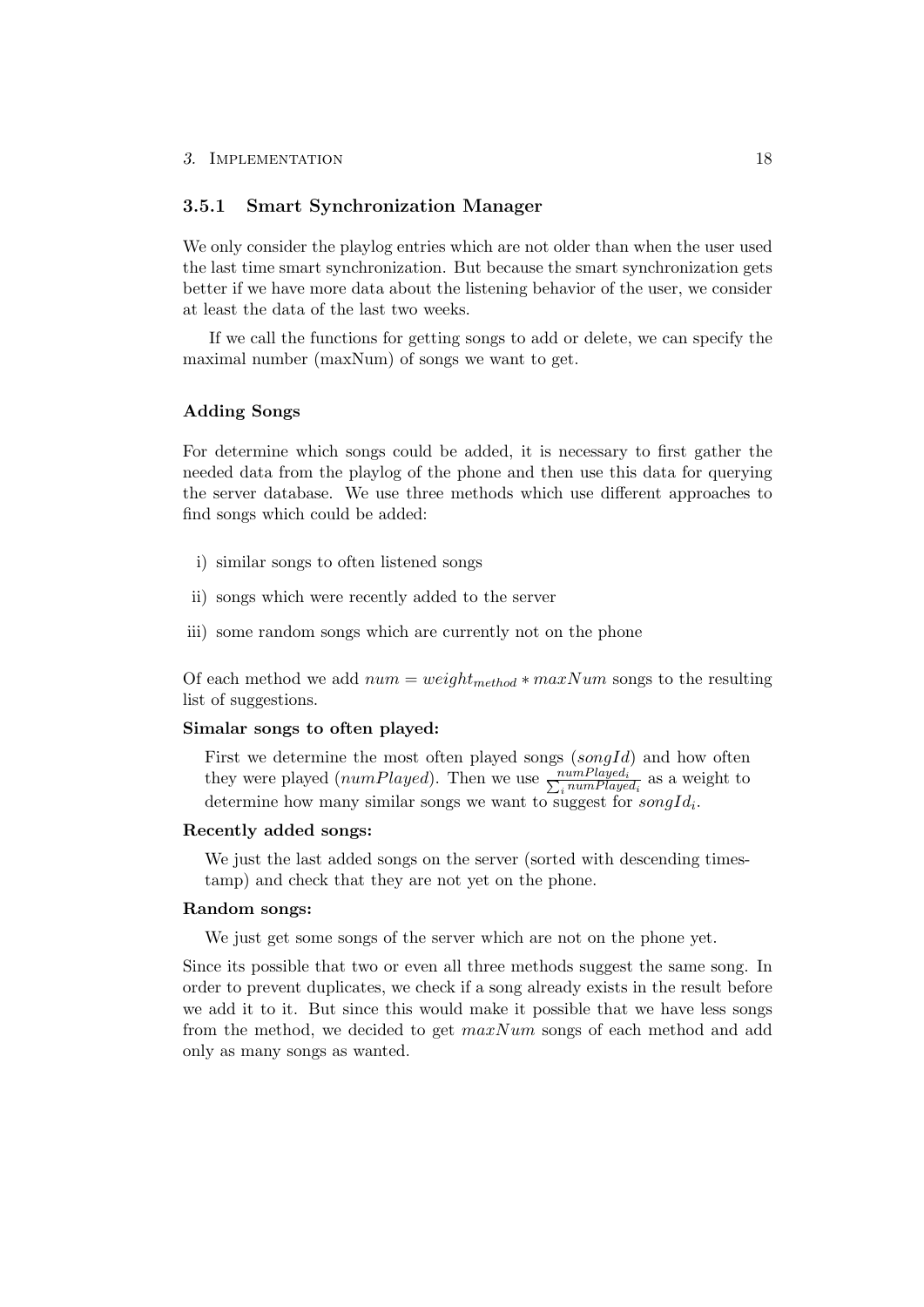#### Deleting Songs

For determining which songs should be deleted, it is sufficient to regard only the playlog of the smartphone. We have decided to concentrate on two different ways to find songs to delete:

- i) often skipped songs
- ii) songs which were not listened to

Just like at finding songs for adding, we add  $num = weight_{method} * maxNum$ songs of each method to the resulting list of suggestions. And we use the same procedure to prevent duplicates.

### <span id="page-23-0"></span>3.5.2 How to determine the Amount of Changes

The maximal size of the user's music collection can be either defined by himself or otherwise we decided to use 75% of available space where the music is stored. The remaining space should get filled up with as many songs as possible.

Because the size of a song is not stored in the database and we did not want to extend it if it is not really necessary, we worked with the assumption that a average song is about 10MB big. The assumption should be good enough to working with.

There are two different cases which are considered when we determine the amount of change:

Free space available: If the maximal music collection size is not yet reached, songs are only added and not deleted.

No free space: If the maximal music collection size is almost reached, we have to delete songs in order to get space for adding new songs. Then we change about 10% of the music collection.

But since the user has to accept the suggestions of the smart synchronization, we set an upper bound of 15 for the number of songs to add and delete. Otherwise the dialog would get cramped and the user had no longer a good overview of the suggestions.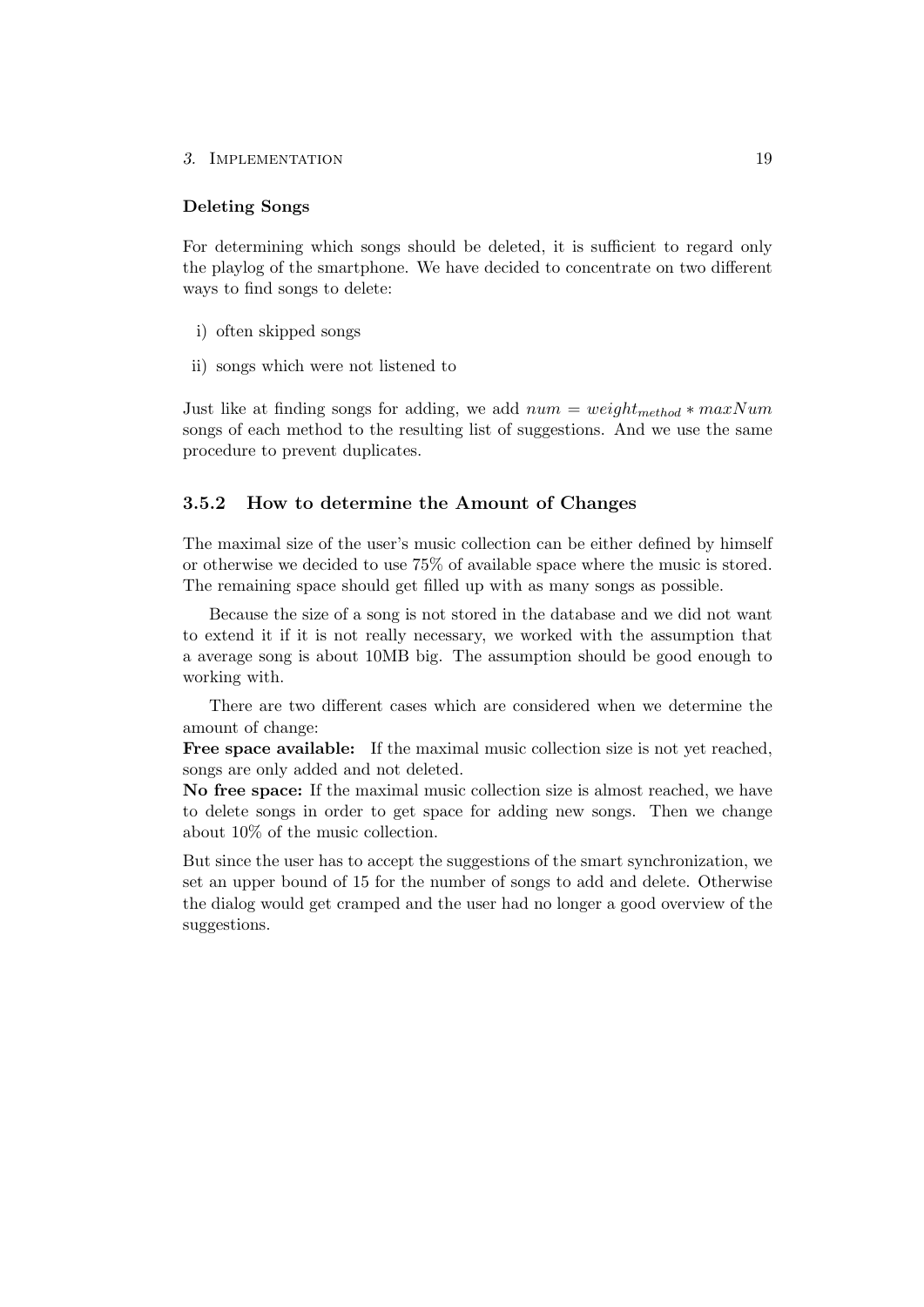## $CHAPTER$  4 Future Work

<span id="page-24-0"></span>The time for writing this thesis was limited and we had to make several compromises. Apart from some possible improvements there are also several ways how the new synchronization feature of jukefox could possibly be extended in order to make it more usable for the users.

### <span id="page-24-1"></span>4.1 Possible Improvements

Complete the Desktop Jukefox Application: The current version of the desktop jukefox application is only a prototype which just supports some minimalistic music player functionalities. This also depends on the API which is used for music playback. It does not support features, which were not essential for the *jukefox cli player* but are absolutely mandatory for the desktop application, like volume regulation for example.

Other missing functionalities like generating and managing playlists could be easily adopted from the android application without greater adaptions. More jukefox-specific features like the song map or the tag cloud have to be ported from the android application to pure java code.

Automatic Synchronization: A nice feature would be, if the synchronization does not have to be started manually any longer, but starts automatically as soon as the smartphone established a successful connction via WLAN.

Improve the smart synchronization: The smart synchronization could get improved by allowing the user to manipulate the weights for the different methods to suggest songs. Furthermore more methods could be implemented which exploit different synchronization behavior.

In addition it should be possible to improve the smart synchronization by developing agents that autonomous alter the weights.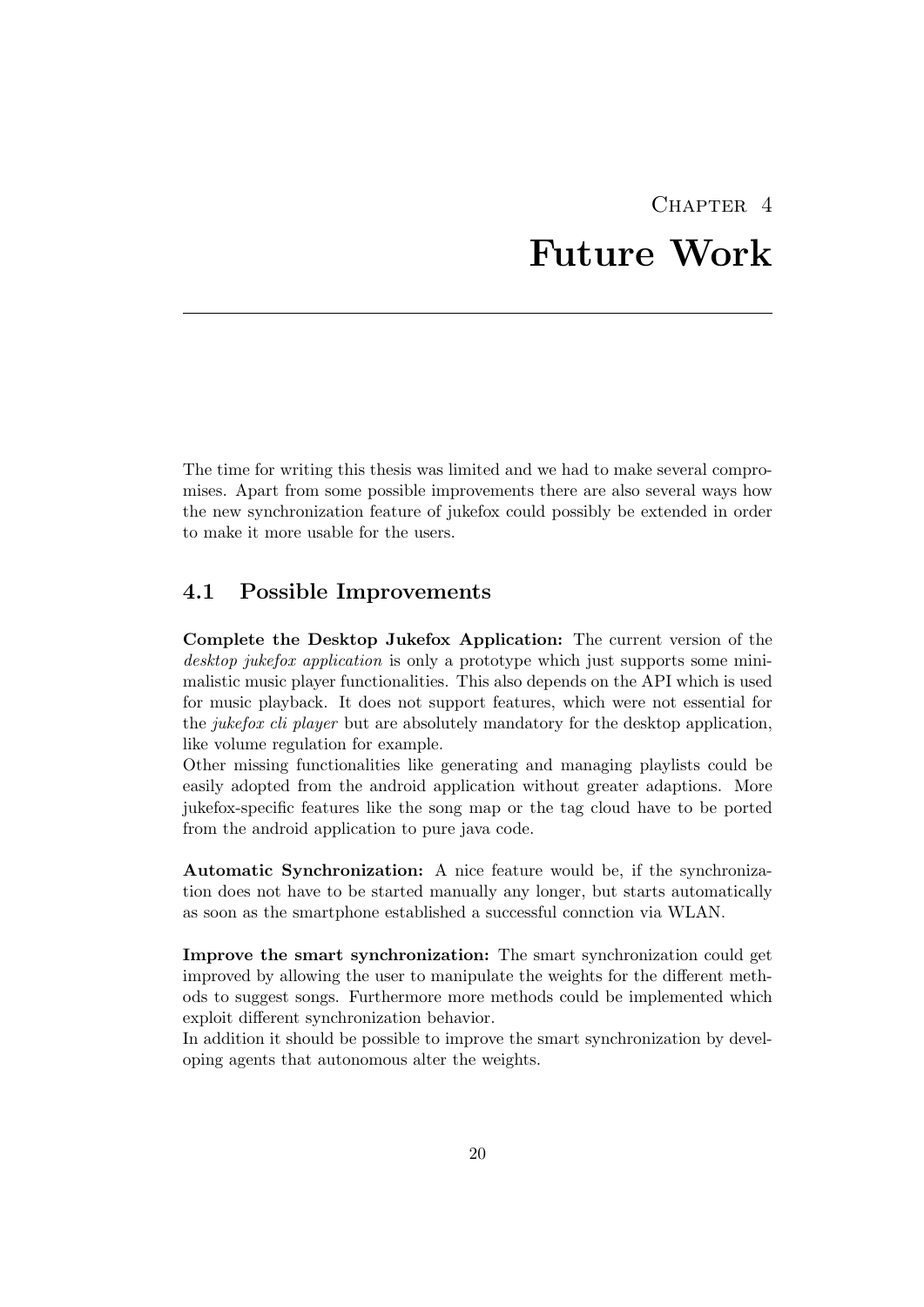### <span id="page-25-0"></span>4.2 Possible Extensions

Use of Cloud Storage: Most users will not have a server at home on which they could run the *desktop jukefox application*. But it is only possible to synchronize when the desktop jukefox application runs. Most users will want to shutdown their PC before the go out of the house and like this they could not make use of the possibility to download songs on the way.

For that reason one possible extension would be to allow the user to store his music collection in the cloud. Therefore it would be necessary to move some functions of the jukefox server to the android application and distinguish between whether the smartphone is synchronized with a jukefox server or the music is just stored in the cloud.

Run library import and synchronization together: Another extension would be to enable both the normal library import and the synchronization at the same time. This would require that the library import manager would consult the jukefox server if it finds a new song on the phone and if the song would not yet exist on the server, send the song to it. Like this songs that were on the phone in the beginning would be also considered.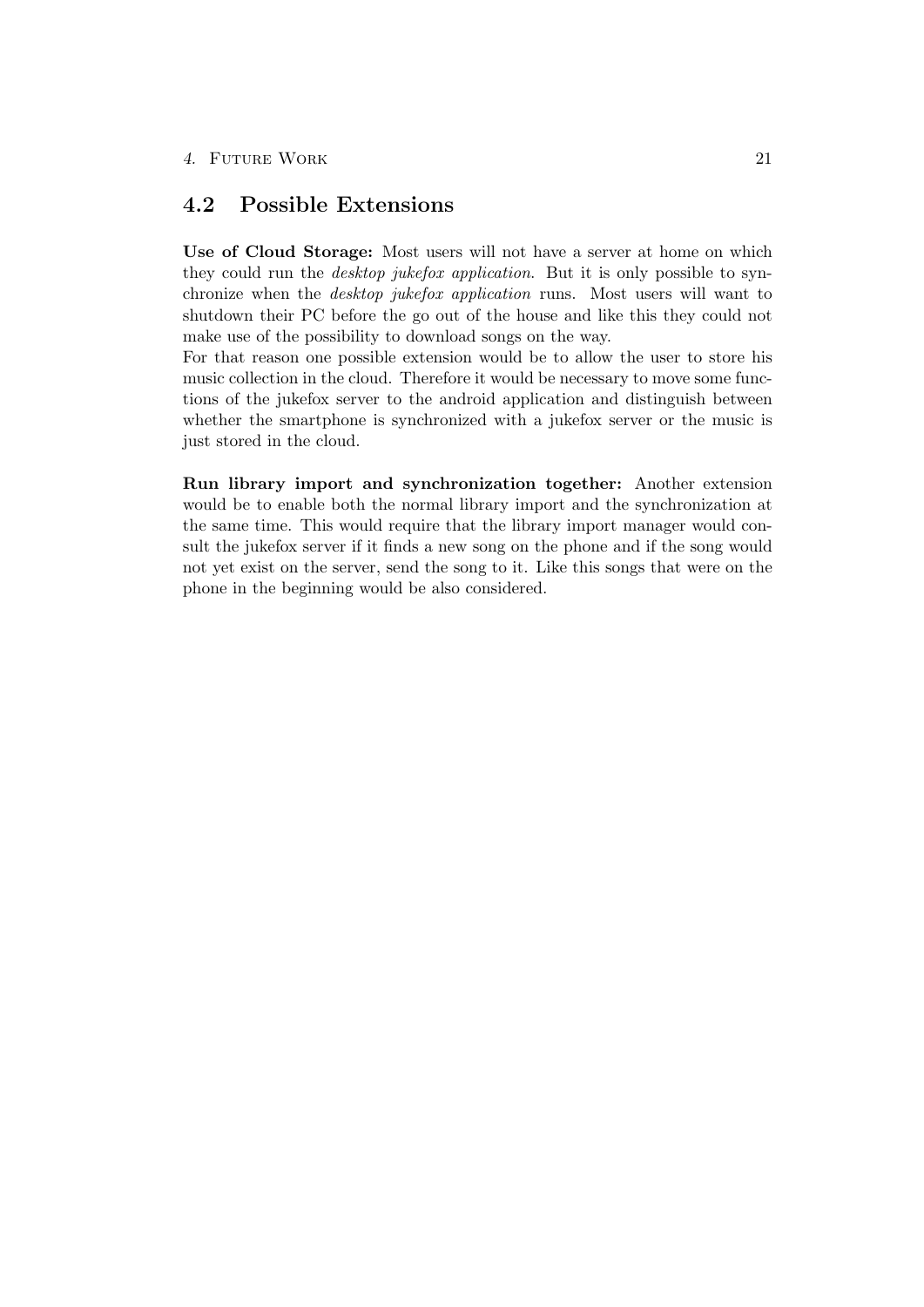## CHAPTER<sub>5</sub> Conclusion

<span id="page-26-0"></span>The synchronization of music is a challenge for the user. Making the decision of choosing a subset of his music collection to store on a phone is complicated and subject to permanent change.

Jukefox already has knowledge about music similarity. So far that knowledge was used to create smart playlists which match the mood of the listener. Now we used it to propose songs which could be added or deleted.

To conclude this thesis we can say that the developed music synchronization is a fair extension for jukefox and the smart synchronization feature shows that we can facilitate the synchronization process by evaluating the music listening behavior of the user. The new smart synchronization feature of is the first step towards the automating of the synchronization.